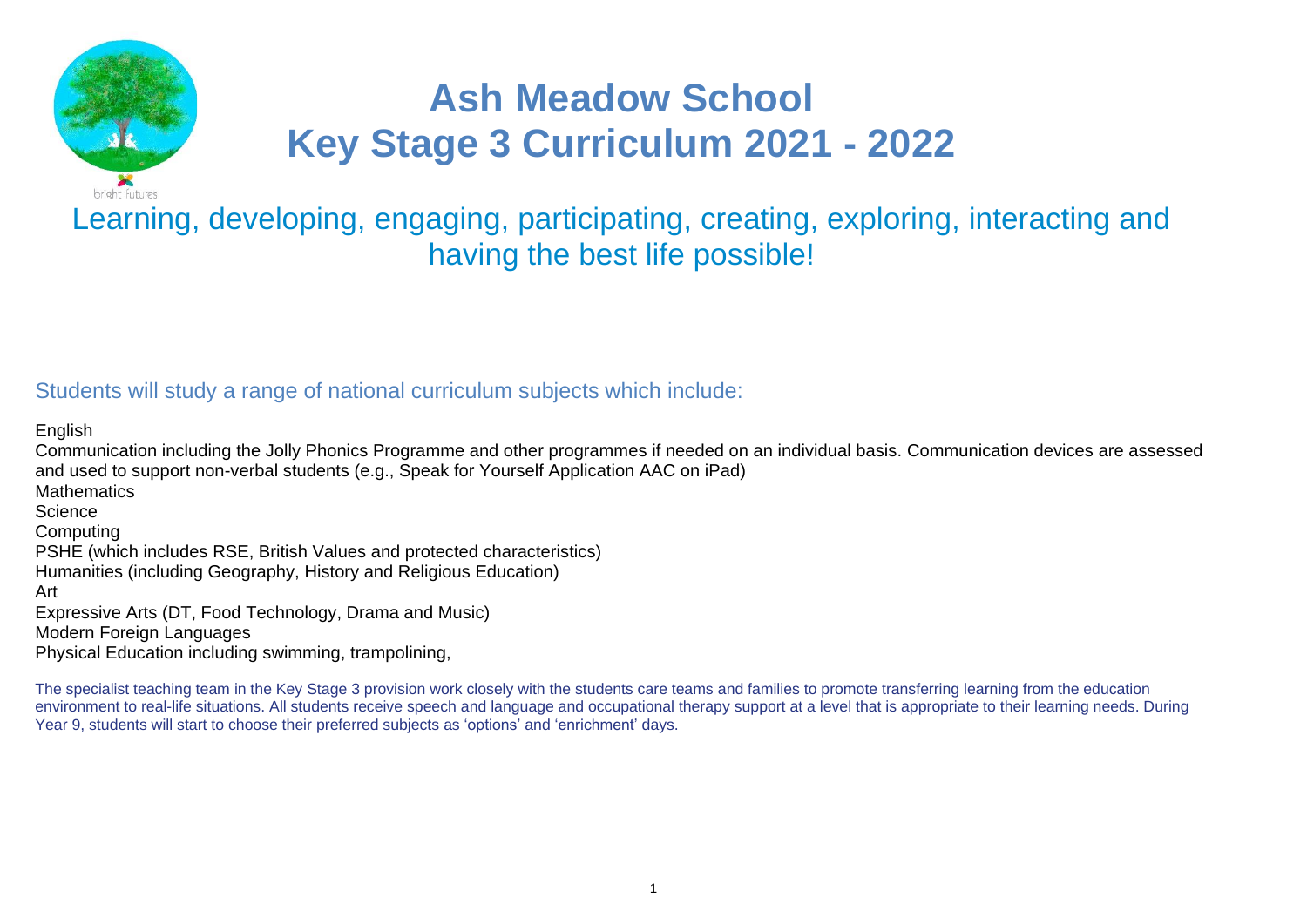|                |                     |   |                                                                                                                                                                  |                                                                                                                                                                           | <b>Key Stage 3</b>                                                                                                                                            |                                                                                                                                                                                     |                                                                                                                                                      |                                                                                                |
|----------------|---------------------|---|------------------------------------------------------------------------------------------------------------------------------------------------------------------|---------------------------------------------------------------------------------------------------------------------------------------------------------------------------|---------------------------------------------------------------------------------------------------------------------------------------------------------------|-------------------------------------------------------------------------------------------------------------------------------------------------------------------------------------|------------------------------------------------------------------------------------------------------------------------------------------------------|------------------------------------------------------------------------------------------------|
|                | <b>SUBJECT AREA</b> |   |                                                                                                                                                                  | <b>TERM1</b>                                                                                                                                                              |                                                                                                                                                               | <b>TERM 2</b>                                                                                                                                                                       |                                                                                                                                                      | <b>TERM 3</b>                                                                                  |
|                |                     |   | <b>Storytelling</b>                                                                                                                                              | <b>Myths and</b><br><b>Legends</b>                                                                                                                                        | <b>Poems Through</b><br><b>The Ages</b>                                                                                                                       | <b>The Great British</b><br><b>Novel</b>                                                                                                                                            | <b>Travel Writing</b>                                                                                                                                | <b>Toy adverts</b>                                                                             |
|                | <b>READING</b>      |   | A Monster Calls by<br><b>Patrick Ness</b><br>Understand the<br>differences between<br>fiction and non-fiction<br>Structuring a story                             | Read a range of myths<br>and stories involving<br>legendary figures and<br>mythical creatures.<br>The function and<br>purpose of myths and<br>legends in society.         | Poems from history<br>Read, watch, and listen<br>to a range of poetry<br>Poet Laureate,<br>A war poet - WW1<br>poets,<br>The Romantics,<br>performance poetry | The Chronicles of<br><b>Narnia</b>                                                                                                                                                  | Travel brochures,<br>guides and read trip<br>adviser                                                                                                 | Look at adverts in<br>catalogues, newspaper<br>and on TV                                       |
| <b>ENGLISH</b> | <b>WRITING</b>      | 7 | <b>Accurate writing</b><br>(SPaG)<br>write a short story<br>based on the extract (A)<br><b>Monster Calls by</b><br><b>Patrick Ness) or</b><br>continue the story | Write about the<br>character or setting in<br>'Sir Gawain and the<br>Green Knight' (higher)<br>or 'Beowulf' (lower)<br>Write the opening to an<br>original myth or legend | write a poem about an<br>historical event<br>write a poem from a<br>different cultures and<br>social ideas.                                                   | <b>British Values and the</b><br><b>Literary Canon, linking</b><br>to careers in writing,<br>journalism, education.<br>write a newspaper<br>article about an event<br>in the novel. | Write an original piece<br>of travel writing.                                                                                                        | Write an article about a<br>new toy that is coming<br>out.                                     |
|                | <b>S&amp;L</b>      |   | Using language for<br>effect<br>Tone, Audience,<br>Purpose<br>Non-fiction genre<br>conventions<br>Develop confidence in<br>communication skills.                 | Morals and parables<br><b>Structural and</b><br>language techniques<br>Discus spiritual beliefs<br>and British society.                                                   | Poetic techniques<br>(language, form and<br>structure).                                                                                                       | Language and<br>structure techniques -<br>using terminology from<br>that era.                                                                                                       | <b>Genre conventions from</b><br>blogs and brochures to<br>memoirs<br>Identify tone, audience,<br>and purpose.                                       | Justifying my point -<br>what language you<br>would use to persuade<br>people to bye your toy. |
|                |                     |   |                                                                                                                                                                  |                                                                                                                                                                           | <b>Key Stage 3</b>                                                                                                                                            |                                                                                                                                                                                     |                                                                                                                                                      |                                                                                                |
|                | <b>SUBJECT AREA</b> |   |                                                                                                                                                                  | <b>TERM1</b>                                                                                                                                                              |                                                                                                                                                               | <b>TERM 2</b>                                                                                                                                                                       |                                                                                                                                                      | <b>TERM 3</b>                                                                                  |
|                |                     |   |                                                                                                                                                                  | <b>A History of English</b>                                                                                                                                               |                                                                                                                                                               | <b>Literary Shorts</b>                                                                                                                                                              |                                                                                                                                                      | <b>Detective Fiction</b>                                                                       |
| <b>ENGLISH</b> | <b>READING</b>      | 8 | Study the history of the English Language from<br>Old English to modern slang, including two of<br>the most influential writers - Chaucer and<br>Shakespeare     |                                                                                                                                                                           | Read a range of short stories - different genres/<br>authors                                                                                                  |                                                                                                                                                                                     | Read a whole detective novel, mostly<br>independently                                                                                                |                                                                                                |
|                |                     |   |                                                                                                                                                                  | Historical fiction linked to The Canterbury Tales                                                                                                                         | Structuring a story                                                                                                                                           |                                                                                                                                                                                     |                                                                                                                                                      |                                                                                                |
|                | <b>WRITING</b>      |   | 'How far do you agree?' opinion writing linked<br>to language change and technology.                                                                             |                                                                                                                                                                           | Write an original short story which demonstrates<br>the conventions of a specific genre.                                                                      |                                                                                                                                                                                     | Develop independent study of character, setting,<br>structure, theme.<br>Write a police account from the early 1800s and<br>one about a crime today. |                                                                                                |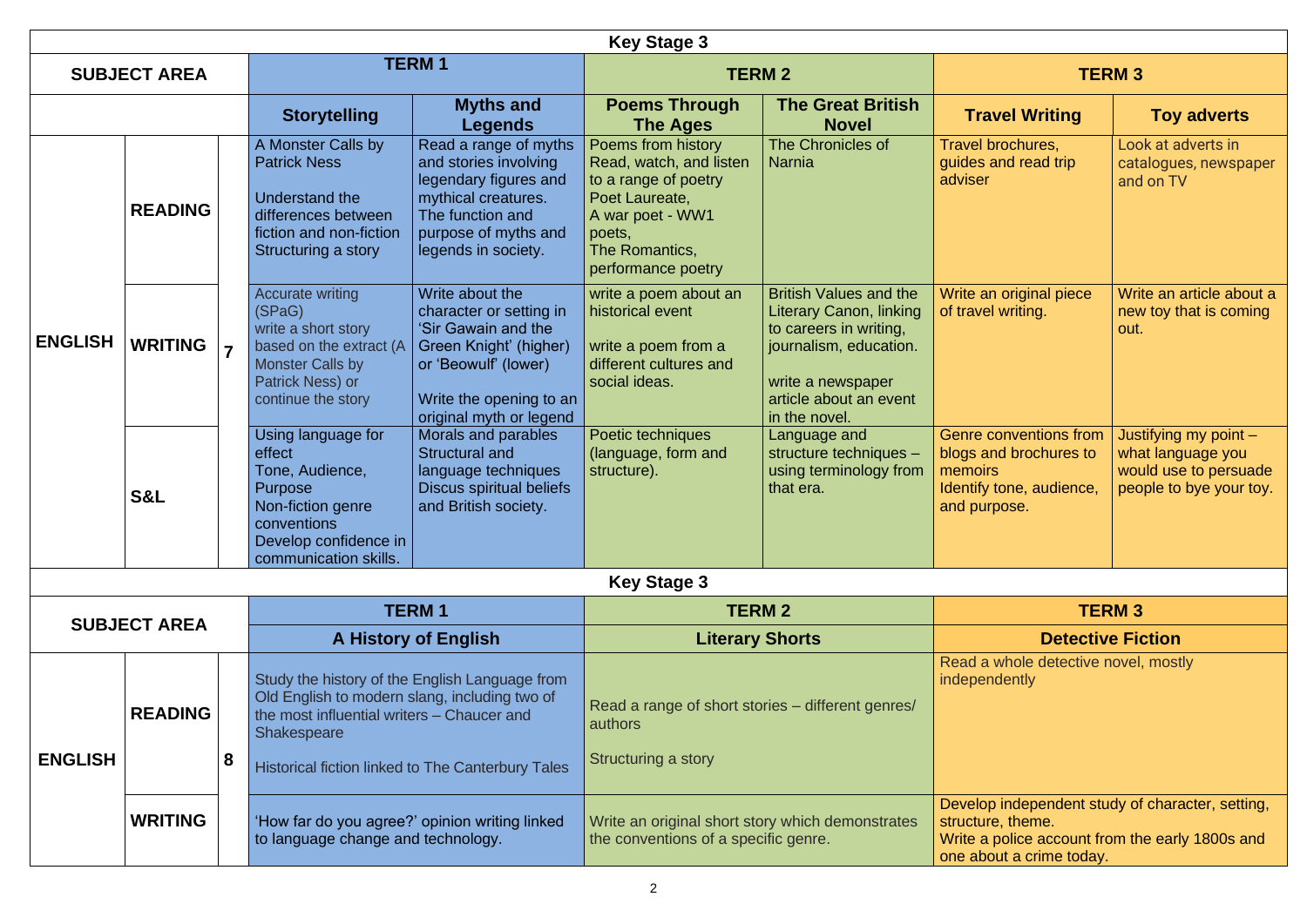| Archaic language, etymology of words,<br>Emojis, slang, Standard English<br><b>S&amp;L</b><br>Language change over time<br>Dialect. |                                                                                                                            |                                                                      | <b>Genre conventions</b><br>Using language for effect.                                                                                                                                                                                                                                                                                                   |                                                                                  | Detective language<br>How criminal language has changed through<br>history.                                                                                                                                                                                                                                                                                                    |                                                      |
|-------------------------------------------------------------------------------------------------------------------------------------|----------------------------------------------------------------------------------------------------------------------------|----------------------------------------------------------------------|----------------------------------------------------------------------------------------------------------------------------------------------------------------------------------------------------------------------------------------------------------------------------------------------------------------------------------------------------------|----------------------------------------------------------------------------------|--------------------------------------------------------------------------------------------------------------------------------------------------------------------------------------------------------------------------------------------------------------------------------------------------------------------------------------------------------------------------------|------------------------------------------------------|
|                                                                                                                                     |                                                                                                                            | <b>TERM1</b>                                                         |                                                                                                                                                                                                                                                                                                                                                          | <b>TERM 2</b>                                                                    | <b>TERM3</b>                                                                                                                                                                                                                                                                                                                                                                   |                                                      |
|                                                                                                                                     |                                                                                                                            | <b>Shakespeare</b>                                                   | <b>Taking A Stand</b>                                                                                                                                                                                                                                                                                                                                    |                                                                                  | <b>Seminal World Literature</b>                                                                                                                                                                                                                                                                                                                                                |                                                      |
| <b>READING</b>                                                                                                                      | Read a whole Shakespeare play in depth                                                                                     |                                                                      | Read a range of literature from diverse genres<br>Read extract analysis of the studied text - To Kill<br>and cultures, especially black writers<br>a Mockingbird or Of Mice and Men<br>Read and research around the topic e.g.,<br>Students to learn about different cultures and<br>newspaper articles<br>various other beliefs of people in the world. |                                                                                  |                                                                                                                                                                                                                                                                                                                                                                                |                                                      |
| 9<br><b>WRITING</b>                                                                                                                 | Write a scrip in Shakespearean style.<br>Write an Eyewitness account of the play.                                          |                                                                      | Develop an understanding of how literature can<br>be used to show a writer's viewpoint<br>Write about their own opinions confidently<br>descriptive writing task based on an image.                                                                                                                                                                      |                                                                                  | In a world where people are now more educated<br>than they were on issues such as racism,<br>discrimination and hate crimes, it is important that<br>future generations are aware of different cultures,<br>religions and issues that are prevalent across the<br>globe.<br>Write about how times have changed and what<br>they would like the world to be like in the future. |                                                      |
| <b>S&amp;L</b>                                                                                                                      | Discuss drama in performance and character,<br>theme, context, motif.                                                      |                                                                      | Talk about their own experience and opinions<br>Interviewing other about an event in their lives.                                                                                                                                                                                                                                                        |                                                                                  | Discuss characters, themes, context, motif and<br>craft a detailed and personal response to a text                                                                                                                                                                                                                                                                             |                                                      |
|                                                                                                                                     |                                                                                                                            |                                                                      | <b>Key Stage 3</b>                                                                                                                                                                                                                                                                                                                                       |                                                                                  |                                                                                                                                                                                                                                                                                                                                                                                |                                                      |
| <b>SUBJECT AREA</b>                                                                                                                 |                                                                                                                            | <b>TERM1</b>                                                         | <b>TERM 2</b>                                                                                                                                                                                                                                                                                                                                            |                                                                                  | <b>TERM3</b>                                                                                                                                                                                                                                                                                                                                                                   |                                                      |
|                                                                                                                                     | <b>Number</b>                                                                                                              | Algebra                                                              | <b>Number</b>                                                                                                                                                                                                                                                                                                                                            | <b>Algebra</b>                                                                   | <b>Number</b>                                                                                                                                                                                                                                                                                                                                                                  | <b>Algebra</b>                                       |
|                                                                                                                                     | <b>INTEGERS &amp; FOUR</b><br><b>OPERATIONS:</b><br>decimals, order,<br>prime numbers,<br>factors, use inverse to<br>check | <b>INTERPRETATION:</b><br><b>Understanding</b><br>algebraic notation | <b>FRACTIONS,</b><br><b>DECIMALS &amp;</b><br><b>PERCENTAGES:</b><br>standard units, rounding<br>decimals, parts of 100.                                                                                                                                                                                                                                 | <b>EXPRESSION:</b><br><b>Understanding</b><br>algebraic expressions              | ROUNDING,<br><b>ESTIMATING AND</b><br><b>CALCULATING: Place</b><br>value ordering and<br>comparing.                                                                                                                                                                                                                                                                            | <b>EQUATION:</b><br><b>Understanding</b><br>formulae |
|                                                                                                                                     | <b>Probability</b>                                                                                                         | <b>Statistics</b>                                                    | <b>Probability</b>                                                                                                                                                                                                                                                                                                                                       | <b>Statistics</b>                                                                | <b>Probability</b>                                                                                                                                                                                                                                                                                                                                                             | <b>Statistics</b>                                    |
|                                                                                                                                     | <b>FREQUENCY OF</b><br><b>OUTCOMES &amp;</b><br>SUM=1: Probability<br>scale 0-1                                            | MEAN, MODE &<br><b>MEDIAN: Describe</b><br>grouped data              | SETS: present data in<br>tables.                                                                                                                                                                                                                                                                                                                         | <b>TABLES, CHARTS &amp;</b><br><b>DIAGRAMS: Group</b><br>data in tables, charts. | <b>CALCULATE</b><br><b>PROBABILITIES: Single</b><br>events construct on grid                                                                                                                                                                                                                                                                                                   | <b>GRAPHS: Identify</b><br>relationships in data     |
|                                                                                                                                     | <b>Geometry &amp;</b>                                                                                                      | <b>Ratio, Proportion</b>                                             | <b>Geometry &amp;</b>                                                                                                                                                                                                                                                                                                                                    | <b>Ratio, Proportion</b>                                                         | <b>Geometry &amp;</b>                                                                                                                                                                                                                                                                                                                                                          | <b>Ratio, Proportion</b>                             |
|                                                                                                                                     | <b>Measures</b>                                                                                                            | and Rates of                                                         | <b>Measures</b>                                                                                                                                                                                                                                                                                                                                          | and Rates of                                                                     | <b>Measures</b>                                                                                                                                                                                                                                                                                                                                                                | and Rates of                                         |
|                                                                                                                                     |                                                                                                                            | Change                                                               |                                                                                                                                                                                                                                                                                                                                                          | <b>Change</b>                                                                    |                                                                                                                                                                                                                                                                                                                                                                                | <b>Change</b>                                        |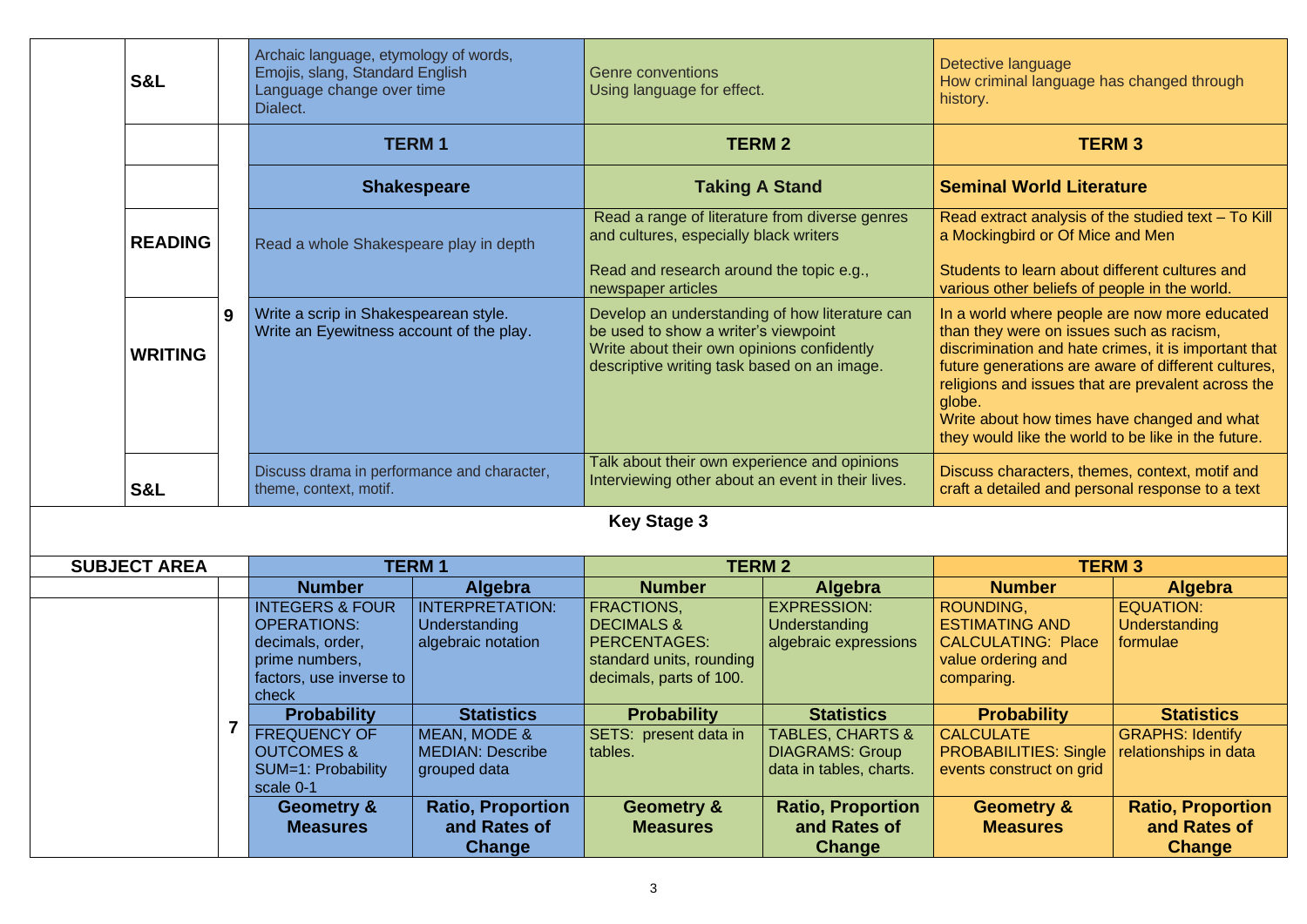|              |   | PROPERTIES OF<br>2D & 3D SHAPES:<br>Draw, Faces, edges,<br>vertices, symmetry,<br>parallel lines.                                                             | <b>RATIO: Dividing</b><br>quantities into parts.                                         | <b>CALCULATING AREA</b><br>& PERIMETER OF<br><b>SHAPES: 2D shapes</b>                                                                | <b>PROPORTION:</b><br>understanding<br>proportions                                          | <b>ANGLES AND</b><br><b>COORDINATES: angle</b><br>properties, coordinates<br>and polygons                   | <b>RATES OF CHANGE:</b><br>Percentage change                     |
|--------------|---|---------------------------------------------------------------------------------------------------------------------------------------------------------------|------------------------------------------------------------------------------------------|--------------------------------------------------------------------------------------------------------------------------------------|---------------------------------------------------------------------------------------------|-------------------------------------------------------------------------------------------------------------|------------------------------------------------------------------|
|              |   | <b>Number</b>                                                                                                                                                 | <b>Algebra</b>                                                                           | <b>Number</b>                                                                                                                        | Algebra                                                                                     | <b>Number</b>                                                                                               | <b>Algebra</b>                                                   |
|              |   | <b>INTEGERS &amp; FOUR</b><br><b>OPERATIONS:</b><br>decimals, order,<br>prime numbers,<br>factors, use inverse to<br>check, powers.                           | RATIO: understanding<br>multiplicative quantities<br>as ratios.                          | FRACTIONS,<br><b>DECIMALS &amp;</b><br><b>PERCENTAGES:</b><br>standard units, rounding<br>decimals, comparing.                       | <b>EXPRESSION:</b><br>Simplifying algebraic<br>expressions.                                 | ROUNDING,<br><b>ESTIMATING AND</b><br><b>CALCULATING:</b><br>Rounding integers and<br>decimals.             | <b>EQUATION: Using</b><br>formulae.                              |
|              |   | <b>Probability</b>                                                                                                                                            | <b>Statistics</b>                                                                        | <b>Probability</b>                                                                                                                   | <b>Statistics</b>                                                                           | <b>Probability</b>                                                                                          | <b>Statistics</b>                                                |
|              | 8 | <b>FREQUENCY OF</b><br><b>OUTCOMES</b><br>& SUM=1: Record,<br>describe equal and<br>unequal.                                                                  | <b>INTERPRETATION:</b><br>Creating algebraic<br>notation.                                | SETS: present data in<br>grids.                                                                                                      | <b>TABLES, CHARTS &amp;</b><br><b>DIAGRAMS: Group</b><br>data in line and bar<br>charts.    | <b>CALCULATE</b><br><b>PROBABILITIES: Dual</b><br>events.                                                   | <b>GRAPHS: Describe</b><br>relationships in data.                |
|              |   | <b>Geometry &amp;</b><br><b>Measures</b>                                                                                                                      | <b>Ratio, Proportion</b><br>and Rates of<br>Change                                       | <b>Geometry &amp;</b><br><b>Measures</b>                                                                                             | <b>Ratio, Proportion</b><br>and Rates of<br><b>Change</b>                                   | <b>Geometry &amp;</b><br><b>Measures</b>                                                                    | <b>Ratio, Proportion</b><br>and Rates of<br><b>Change</b>        |
|              |   | PPROPERTIES OF<br>2D & 3D SHAPES:<br>Draw, Faces, edges,<br>vertices, symmetry,<br>parallel lines.,<br>rotation, reflections                                  | <b>MEAN, MODE &amp;</b><br>MEDIAN: Describe and   PERIMETER OF<br>interpret grouped data | <b>CALCULATING</b><br><b>SHAPES: 3D shapes</b>                                                                                       | <b>PROPORTION:</b><br>Demonstrating<br>proportions                                          | <b>ANGLES AND</b><br><b>COORDINATES:</b><br>similarity and<br>congruence polygons<br>and perimeter          | <b>RATES OF CHANGE:</b><br>Percentage increase<br>and decrease   |
|              |   | <b>Number</b>                                                                                                                                                 | <b>Algebra</b>                                                                           | <b>Number</b>                                                                                                                        | Algebra                                                                                     | <b>Number</b>                                                                                               | <b>Algebra</b>                                                   |
| <b>MATHS</b> | 9 | <b>INTEGERS &amp; FOUR</b><br><b>OPERATIONS:</b><br>decimals, order,<br>prime numbers,<br>factors, use inverse to<br>check, powers, root,<br>brackets. BODMAS | <b>RATIO:</b> notation to<br>simplest form                                               | <b>FRACTIONS,</b><br><b>DECIMALS &amp;</b><br><b>PERCENTAGES:</b><br>standard units, rounding<br>decimals, comparing,<br>converting. | <b>EXPRESSION:</b><br><b>Manipulating algebraic</b><br>expressions.                         | ROUNDING,<br><b>ESTIMATING AND</b><br><b>CALCULATING:</b><br><b>Estimating calculations</b><br>by rounding. | <b>EQUATION:</b><br><b>Rearranging formulae</b>                  |
|              |   | <b>Probability</b>                                                                                                                                            | <b>Statistics</b>                                                                        | <b>Probability</b>                                                                                                                   | <b>Statistics</b>                                                                           | <b>Probability</b>                                                                                          | <b>Statistics</b>                                                |
|              |   | <b>FREQUENCY OF</b><br><b>OUTCOMES</b>                                                                                                                        | <b>INTERPRETATION:</b><br>Substituting algebraic<br>notation                             | SETS: present data in<br>Venn diagrams                                                                                               | <b>TABLES, CHARTS &amp;</b><br><b>DIAGRAMS: Group</b><br>data in pie charts &<br>pictograms | <b>CALCULATE</b><br><b>PROBABILITIES:</b><br>Multiple events.                                               | <b>GRAPHS: Represent</b><br>data in different types<br>of graphs |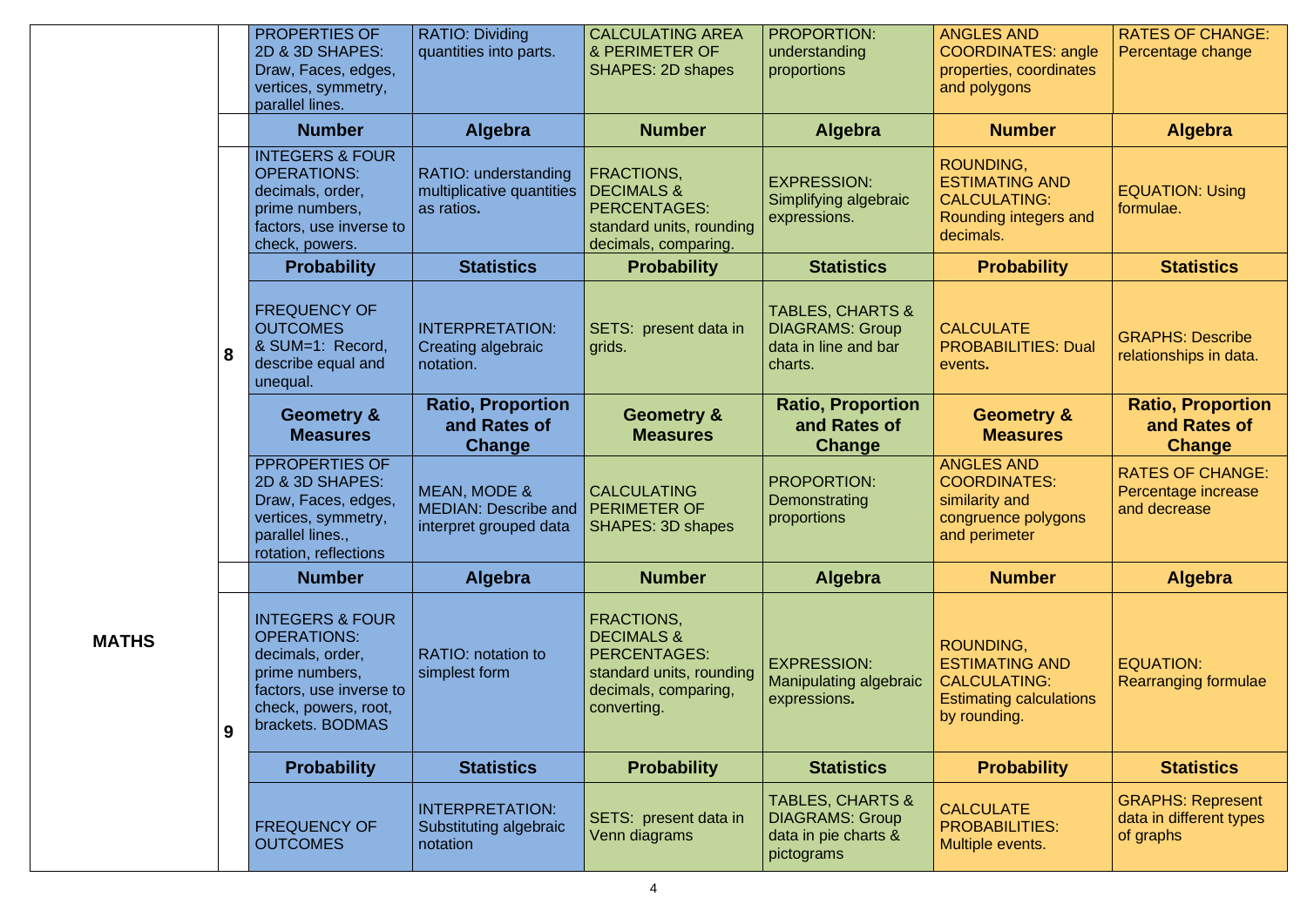|                     |  | & SUM=1: Record,<br>describe analyse, all<br>equal sum of 1.<br><b>Geometry &amp;</b><br><b>Measures</b><br>PPROPERTIES OF<br>2D & 3D SHAPES:<br>Draw, symmetry,<br>parallel /perpendicular<br>lines., rotation,<br>reflections,<br>translations                                                                                                                                                             | <b>Ratio, Proportion</b><br>and Rates of<br>Change<br>MEAN, MODE,<br><b>RANGE &amp; MEDIAN;</b><br>Describe, interpret &<br>compare grouped data                                                                                                                                                                                                                                                                                                                                                                                                                  | <b>Geometry &amp;</b><br><b>Measures</b><br><b>CALCULATING</b><br><b>VOLUME OF SHAPES:</b><br><b>3D Shapes</b>                                                                                                                                                                                                 | <b>Ratio, Proportion</b><br>and Rates of<br><b>Change</b><br><b>PROPORTION:</b><br>Solving proportion<br>problems                                                                                                                                                             | <b>Geometry &amp;</b><br><b>Measures</b><br><b>ANGLES AND</b><br><b>COORDINATES:</b><br>Pythagoras theorem<br>polygons, perimeter and<br>area.                                                                                                                                                                                     | <b>Ratio, Proportion</b><br>and Rates of<br><b>Change</b><br><b>RATES OF CHANGE:</b><br>Use graphs to show<br>increase or decrease<br>proportion scatter<br>graph.                                                                                                                                                                                                                                                                                              |
|---------------------|--|--------------------------------------------------------------------------------------------------------------------------------------------------------------------------------------------------------------------------------------------------------------------------------------------------------------------------------------------------------------------------------------------------------------|-------------------------------------------------------------------------------------------------------------------------------------------------------------------------------------------------------------------------------------------------------------------------------------------------------------------------------------------------------------------------------------------------------------------------------------------------------------------------------------------------------------------------------------------------------------------|----------------------------------------------------------------------------------------------------------------------------------------------------------------------------------------------------------------------------------------------------------------------------------------------------------------|-------------------------------------------------------------------------------------------------------------------------------------------------------------------------------------------------------------------------------------------------------------------------------|------------------------------------------------------------------------------------------------------------------------------------------------------------------------------------------------------------------------------------------------------------------------------------------------------------------------------------|-----------------------------------------------------------------------------------------------------------------------------------------------------------------------------------------------------------------------------------------------------------------------------------------------------------------------------------------------------------------------------------------------------------------------------------------------------------------|
| <b>Key Stage 3</b>  |  |                                                                                                                                                                                                                                                                                                                                                                                                              |                                                                                                                                                                                                                                                                                                                                                                                                                                                                                                                                                                   |                                                                                                                                                                                                                                                                                                                |                                                                                                                                                                                                                                                                               |                                                                                                                                                                                                                                                                                                                                    |                                                                                                                                                                                                                                                                                                                                                                                                                                                                 |
| <b>SUBJECT AREA</b> |  | <b>Biology</b><br><b>Cells and</b><br><b>Organisation</b>                                                                                                                                                                                                                                                                                                                                                    | <b>TERM1</b><br><b>Chemistry</b><br><b>States of matters</b><br>and separating<br>mixtures                                                                                                                                                                                                                                                                                                                                                                                                                                                                        | <b>Physics</b>                                                                                                                                                                                                                                                                                                 | <b>TERM 2</b><br><b>Biology</b><br><b>Reproduction</b>                                                                                                                                                                                                                        | <b>TERM3</b><br><b>Chemistry</b><br><b>Atoms and the</b><br>period periodic<br>table.                                                                                                                                                                                                                                              | <b>Physics</b><br><b>Forces</b>                                                                                                                                                                                                                                                                                                                                                                                                                                 |
| <b>SCIENCE</b>      |  | Students will learn an<br>overview of the<br>organisation of living<br>things from single<br>cells through to organ<br>systems.<br>They will start to look<br>at how the structural<br>differences between<br>types of cells allows<br>them to perform<br>specific functions<br>within the organism.<br>They will explore how<br>the skeletal and<br>muscular systems<br>work together to<br>cause movement. | This unit aims to give<br>pupils an<br>understanding of the<br>particulate nature of<br>matter, the difference<br>in arrangements of<br>particles in solids,<br>liquids and gases<br>based on the particle<br>model, how matter can<br>change from one state<br>to another and the<br>movement of particles<br>in terms of diffusion.<br>The second half of this<br>unit focuses on<br>mixtures, solubility and<br>how mixtures can be<br>separated using a<br>variety of techniques<br>including filtration,<br>evaporation, distillation<br>and chromatography. | Energy changes and<br>transfers<br>Energy as a quantity<br><b>Conditions of system</b><br><b>Physical processes</b><br>and mechanisms<br>rather than energy<br><b>Comparing energy</b><br>values<br><b>Comparing power</b><br>ratings of appliances<br><b>Fuel bills</b><br>Fuel and energy<br>resources.<br>5 | To learn about plant<br>reproduction<br><b>Flower structure</b><br>Wind and insect<br>pollination<br>fertilisation<br>To learn about human<br>reproduction.<br>Male and female<br>reproduction systems.<br>Menstrual cycle<br>Gametes, fertilisation,<br>gestation and girth. | <b>Learn the difference</b><br>between atoms,<br>elements, compounds,<br>and mixtures.<br>Become familiar with<br>the periodic table and<br>where to locate different<br>types of elements.<br><b>Explore how properties</b><br>vary between groups of<br>elements and how these<br>properties impact the<br>uses of each element. | To identify contact and<br>non-contact forces<br>To identify and<br>measure forces.<br>To investigate what<br>happens to mass and<br>weight on different<br>planets.<br>To investigate air<br>resistance in<br>parachutes.<br>To investigate the<br>amount of friction<br>caused by different<br>surfaces.<br>To investigate how to<br>reduce resistive forces.<br>To investigate how the<br>force added to a spring<br>affects the extension of<br>the spring. |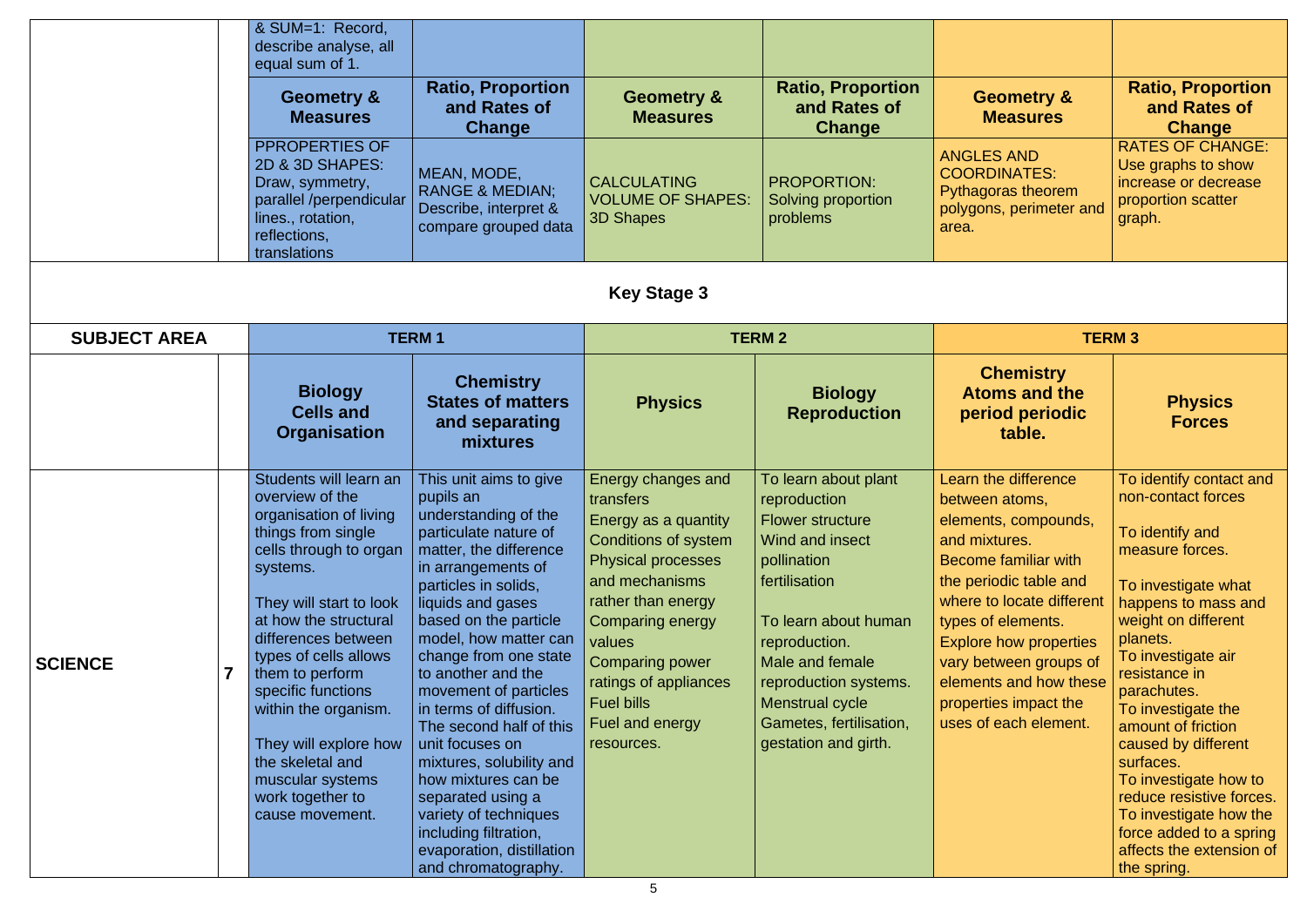|                     |   | <b>TERM1</b>                                                                                                                                                                                                                                                                                            |                                                                                                                                                                                                                                                                                                     | <b>TERM 2</b>                                                                                                                                                                                                                                                                                                                              |                                                                                                                                                                                                                                                                                                              | <b>TERM 3</b>                                                                                                                                                                                                                                                                                                                                |                                                                                                                                                                                                                             |
|---------------------|---|---------------------------------------------------------------------------------------------------------------------------------------------------------------------------------------------------------------------------------------------------------------------------------------------------------|-----------------------------------------------------------------------------------------------------------------------------------------------------------------------------------------------------------------------------------------------------------------------------------------------------|--------------------------------------------------------------------------------------------------------------------------------------------------------------------------------------------------------------------------------------------------------------------------------------------------------------------------------------------|--------------------------------------------------------------------------------------------------------------------------------------------------------------------------------------------------------------------------------------------------------------------------------------------------------------|----------------------------------------------------------------------------------------------------------------------------------------------------------------------------------------------------------------------------------------------------------------------------------------------------------------------------------------------|-----------------------------------------------------------------------------------------------------------------------------------------------------------------------------------------------------------------------------|
|                     |   | <b>Biology</b>                                                                                                                                                                                                                                                                                          | <b>Chemistry</b>                                                                                                                                                                                                                                                                                    | <b>Physics</b><br><b>Electricity and</b><br>magnetism                                                                                                                                                                                                                                                                                      | <b>Biology</b>                                                                                                                                                                                                                                                                                               | <b>Chemistry</b>                                                                                                                                                                                                                                                                                                                             | <b>Physics</b><br><b>Space</b>                                                                                                                                                                                              |
|                     | 8 | Health and the human<br>body<br><b>Structure &amp; functions</b><br>of gas exchange<br>system in humans<br>Mechanism of<br>breathing to move air<br>in & out of the lungs<br>Impact of exercise<br>Healthy human diet<br>Tissues & organs of<br>human digestive<br>system<br>Importance of<br>bacteria. | <b>Chemical reactions</b><br>The difference<br>between chemical &<br>physical change<br><b>Conservation of mass</b><br>in changes of state &<br>chemical reactions.<br>Chemical reactions as<br>the rearrangement of<br>action<br><b>Chemical reactions</b><br>using formulae & using<br>equations. | <b>Electric current</b><br>Differences in<br>resistance between<br>conducting & insulating<br>components<br>Separation of positive<br>or negative charge<br>Magnetic poles,<br>attractions & repulsion<br>Magnetic fields by<br>plotting with compass<br>Earths magnetism<br>compass & navigation<br>The magnetic effects<br>of a current. | Photosynthesis and<br>respiration<br>Leaf stomata in gas<br>exchange in plants.<br><b>Plants making</b><br>carbohydrates by<br>photosynthesis<br>The dependence of<br>almost all life on Earth<br>on the ability of<br>photosynthetic<br>organisms.<br>Leaves for<br>photosynthesis.<br>Aerobic respiration. | <b>Earth and Atmosphere</b><br>The composition of the<br>Earth.<br>The Structure of the<br>Earth.<br>The rock cycle & the<br>formation of igneous<br>sedimentary &<br>metamorphic rocks<br>The carbon cycles<br>The composition of the<br>atmosphere<br>The production of<br>carbon dioxide by<br>human activity & the<br>impact on climate. | <b>Gravity force</b><br>Our sun as a star<br>Other stars in our<br>galaxy<br>Other galaxies.<br>The seasons, day<br>length, hemispheres<br>The light year as a unit<br>of astronomical<br>distance.                         |
|                     |   | <b>Biology</b>                                                                                                                                                                                                                                                                                          | <b>Chemistry</b>                                                                                                                                                                                                                                                                                    | <b>Physics</b><br><b>Motion and</b><br><b>pressure</b>                                                                                                                                                                                                                                                                                     | <b>Biology</b><br><b>Ecosystems and</b><br>interdependence                                                                                                                                                                                                                                                   | <b>Chemistry</b><br><b>Materials and</b><br>recycling                                                                                                                                                                                                                                                                                        | <b>Physics</b><br><b>Waves</b>                                                                                                                                                                                              |
|                     | 9 | Inheritance and<br>evolution<br>Heredity as the<br>process by which<br>genetic information is<br>transmitted.<br>Chromosomes, genes<br>& DNA<br>Difference between<br>species                                                                                                                           | <b>Acids and Alkalis</b><br>Defining acids & alkalis<br>in terms of<br>neutralisation reaction.<br>The Ph scale for<br>measuring reaction of<br>acids with metals to<br>produce a salt plus<br>hydrogen<br>Reactions of acids with<br>alkalis to produce a<br>salt plus water                       | Speed & the<br>quantitative<br>relationships between<br>average speed,<br>distance, and time.<br>Distance-time graph<br><b>Relative motion</b><br>Forces being needed<br><b>Changes dependent</b><br>on direction<br>Atmospheric pressure<br>Pressure in liquids<br>Ratio of force.                                                        | Interdependence of<br>organisms in an<br>ecosystem<br>Food webs<br>Insect pollination<br>Importance of plant<br>reproduction<br>How organisms affect,<br>and are affected<br>Biodiversity and the use<br>in gene banks                                                                                       | Earth as a source of<br>limited resources & the<br>efficacy of recycling<br>The order of metals &<br>carbon in the obtaining<br>metals from metal<br>oxides<br><b>Properties of ceramic</b><br>polymers & composites.                                                                                                                        | <b>Waves on water</b><br><b>Frequencies of sounds</b><br>Sound produced by<br>vibrations<br><b>Auditory range</b><br>Similarities & difference<br>between light waves<br><b>Light waves travelling</b><br>through a vacuum. |
|                     |   |                                                                                                                                                                                                                                                                                                         |                                                                                                                                                                                                                                                                                                     | <b>Key Stage 3</b>                                                                                                                                                                                                                                                                                                                         |                                                                                                                                                                                                                                                                                                              |                                                                                                                                                                                                                                                                                                                                              |                                                                                                                                                                                                                             |
| <b>SUBJECT AREA</b> |   |                                                                                                                                                                                                                                                                                                         | <b>TERM1</b>                                                                                                                                                                                                                                                                                        |                                                                                                                                                                                                                                                                                                                                            | <b>TERM 2</b>                                                                                                                                                                                                                                                                                                |                                                                                                                                                                                                                                                                                                                                              | <b>TERM 3</b>                                                                                                                                                                                                               |
|                     |   |                                                                                                                                                                                                                                                                                                         | The history of ICT                                                                                                                                                                                                                                                                                  |                                                                                                                                                                                                                                                                                                                                            | The impact of ICT on society                                                                                                                                                                                                                                                                                 | <b>Online Safety</b>                                                                                                                                                                                                                                                                                                                         |                                                                                                                                                                                                                             |
| <b>COMPUTING</b>    |   | Technology through time<br>microchip technology.<br>Computers and consoles                                                                                                                                                                                                                              |                                                                                                                                                                                                                                                                                                     | <b>ICT</b> in the workplace<br><b>Working from home</b>                                                                                                                                                                                                                                                                                    | Advantages and disadvantages for the employee                                                                                                                                                                                                                                                                | <b>Online dangers</b><br>malware<br>• phishing                                                                                                                                                                                                                                                                                               |                                                                                                                                                                                                                             |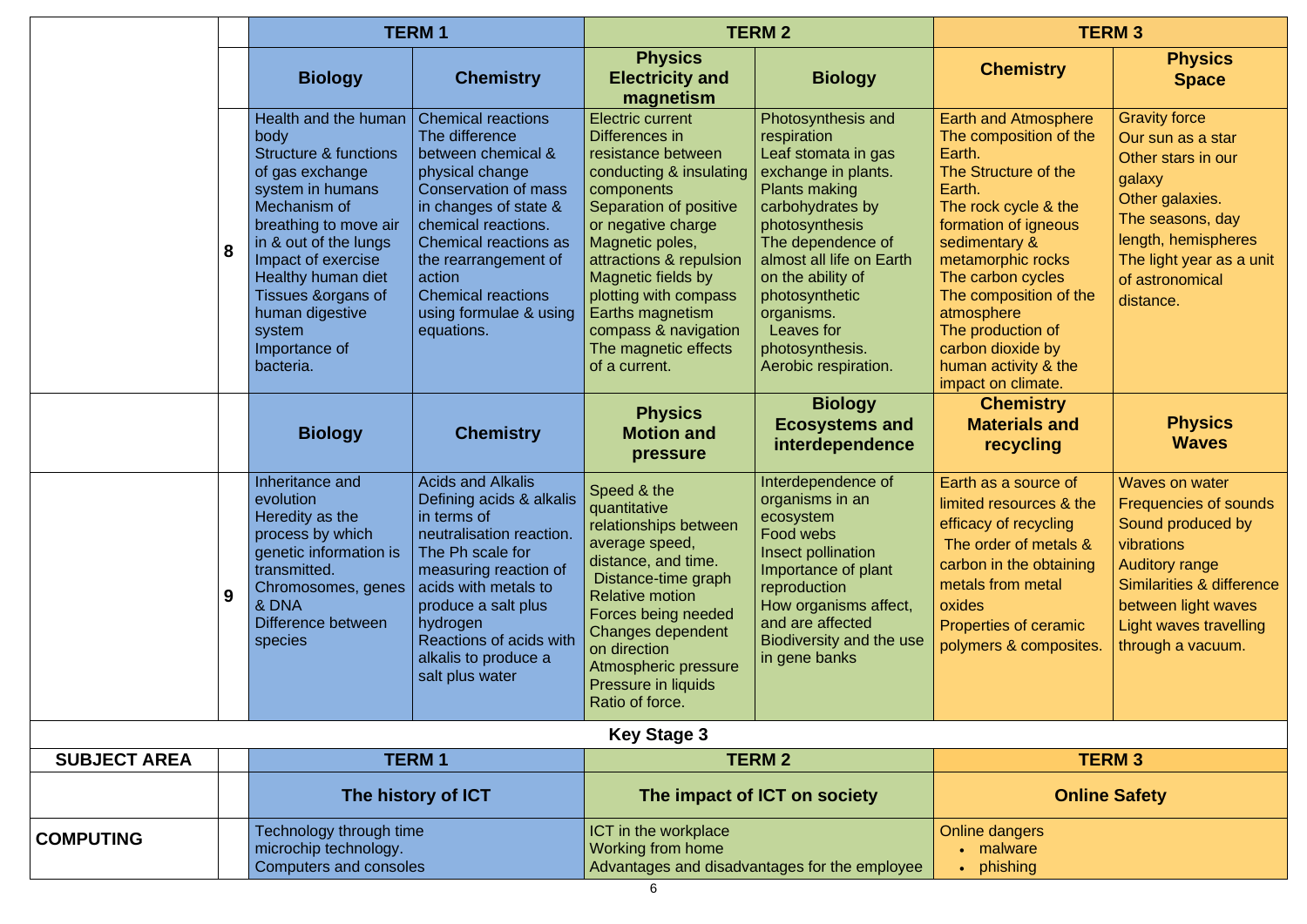|                                                                   |                                     | <b>Hardware similarities</b><br><b>Operating systems</b><br>The internet<br>Mobile devices<br><b>Algorithms</b>                                                                                                                                                                                                       |                                                                                                                                                                                                                                                                                                                            | Shopping online<br>Collecting information about customers<br>New ways to access entertainment<br>Health and safety<br>Internet communication                                                                                                                                                                                |                                                                                                                                                                                                                                                                                                | unsavoury characters<br>cyberbullying<br>antivirus software<br>firewall<br><b>Search engines</b>                                                                                                                         |                                                                                                                                                                                                                                                                                                                      |
|-------------------------------------------------------------------|-------------------------------------|-----------------------------------------------------------------------------------------------------------------------------------------------------------------------------------------------------------------------------------------------------------------------------------------------------------------------|----------------------------------------------------------------------------------------------------------------------------------------------------------------------------------------------------------------------------------------------------------------------------------------------------------------------------|-----------------------------------------------------------------------------------------------------------------------------------------------------------------------------------------------------------------------------------------------------------------------------------------------------------------------------|------------------------------------------------------------------------------------------------------------------------------------------------------------------------------------------------------------------------------------------------------------------------------------------------|--------------------------------------------------------------------------------------------------------------------------------------------------------------------------------------------------------------------------|----------------------------------------------------------------------------------------------------------------------------------------------------------------------------------------------------------------------------------------------------------------------------------------------------------------------|
|                                                                   | 8                                   | Designing an algorithm<br>Searching<br>Sorting<br>Sequencing<br><b>Selection</b><br>iteration<br>Logical reasoning                                                                                                                                                                                                    |                                                                                                                                                                                                                                                                                                                            | What is the internet?<br>How did the internet originate?<br>What is the World Wide Web?<br>Transferring information via the internet<br>Using HTML to create websites<br>Using email to communicate<br>Using VoIP and video conferencing                                                                                    |                                                                                                                                                                                                                                                                                                | <b>Search engines</b><br>How search engines work<br>Refining searches using Boolean expressions<br>Using 'AND'<br>Using 'OR'<br>Using 'NOT'<br>Using quotes to remove results                                            |                                                                                                                                                                                                                                                                                                                      |
|                                                                   |                                     |                                                                                                                                                                                                                                                                                                                       | <b>Hardware &amp; software</b>                                                                                                                                                                                                                                                                                             |                                                                                                                                                                                                                                                                                                                             | <b>Programming</b>                                                                                                                                                                                                                                                                             |                                                                                                                                                                                                                          | <b>Computer science</b>                                                                                                                                                                                                                                                                                              |
|                                                                   | 9                                   | <b>Digital devices</b><br>Software<br>The CPU & the fetch-execute cycle<br>introduction to networks                                                                                                                                                                                                                   |                                                                                                                                                                                                                                                                                                                            | Induction to programming<br>Selection in programming<br><b>Boolean Logic</b><br>Arrays & lists<br><b>Procedures &amp; functions</b><br>writing error-free code                                                                                                                                                              |                                                                                                                                                                                                                                                                                                | Introduction to computational thinking<br><b>Decomposition</b><br>Abstraction<br><b>Algorithms</b><br><b>Evaluating solutions</b>                                                                                        |                                                                                                                                                                                                                                                                                                                      |
| <b>Key Stage 3</b>                                                |                                     |                                                                                                                                                                                                                                                                                                                       |                                                                                                                                                                                                                                                                                                                            |                                                                                                                                                                                                                                                                                                                             |                                                                                                                                                                                                                                                                                                |                                                                                                                                                                                                                          |                                                                                                                                                                                                                                                                                                                      |
|                                                                   | <b>SUBJECT AREA</b><br><b>TERM1</b> |                                                                                                                                                                                                                                                                                                                       |                                                                                                                                                                                                                                                                                                                            |                                                                                                                                                                                                                                                                                                                             | <b>TERM 2</b>                                                                                                                                                                                                                                                                                  |                                                                                                                                                                                                                          | <b>TERM 3</b>                                                                                                                                                                                                                                                                                                        |
|                                                                   |                                     |                                                                                                                                                                                                                                                                                                                       |                                                                                                                                                                                                                                                                                                                            | Geography                                                                                                                                                                                                                                                                                                                   |                                                                                                                                                                                                                                                                                                |                                                                                                                                                                                                                          |                                                                                                                                                                                                                                                                                                                      |
|                                                                   |                                     | What is<br>Geography?                                                                                                                                                                                                                                                                                                 | <b>Fantastic Places</b>                                                                                                                                                                                                                                                                                                    | Why are<br><b>settlements</b><br>important places?                                                                                                                                                                                                                                                                          | Why are maps<br>important in<br>geography?                                                                                                                                                                                                                                                     | <b>What is weather</b><br>and climate?                                                                                                                                                                                   | Why do different<br>climates create<br>different<br>ecosystems?                                                                                                                                                                                                                                                      |
| <b>HUMANITIES</b><br>(Geography, history,<br>religious education) |                                     | 1. What is<br>Geography?<br>2. Can you locate the<br>continents and<br>oceans?<br>3. What makes a<br>good geographer?<br>4. What types of scale<br>do geographers use?<br>5. How do you carry<br>out an investigation in<br>geography?<br>6. Can you use an<br>atlas?<br>7. How do<br>geographers use<br>latitude and | 1. What are the<br>wonders of the world?<br>2. Is China<br>overpopulated?<br>3. Is there inequality in<br>India?<br>4. How did the<br>Himalayas form?<br>5. Why is the Great<br><b>Barrier Reef under</b><br>threat?<br>6. Why is Hawaii<br>volcanic?<br>7. What are the<br>challenges in the<br><b>Brazilian favelas?</b> | . Why are settlements<br>important places?<br>2. How do we describe<br>patterns of rural<br>settlements?<br>3. How and why do<br>settlements grow?<br>4. Can we classify<br>settlements by their<br>size and importance?<br>5. How are urban<br>areas similar in terms<br>of land use?<br>6. What are the<br>challenges and | 1. What makes a good<br>map?<br>2. What are the OS map<br>symbols?<br>3. How do we use grid<br>references?<br>4. How do we measure<br>distance on a map?<br>5. How is direction<br>shown on a map?<br>6. How is height shown<br>on a map?<br>7. How can we navigate<br>an orienteering course? | 1. What is weather and<br>climate?<br>2. How do we measure<br>the weather?<br>3. What is low pressure<br>weather?<br>4. What is high pressure<br>weather?<br>5. How can extremely<br>weather cause natural<br>disasters? | 1. What are the Earth's<br>major biomes?<br>2. Why are rocks and<br>soil important?<br>3. How is energy<br>transferred throughout<br>an ecosystem?<br>4. Why are the tropical<br>rainforests important<br>ecosystems?<br>5. How does life adapt<br>to the desert climate?<br>6. Why is biodiversity<br>under threat? |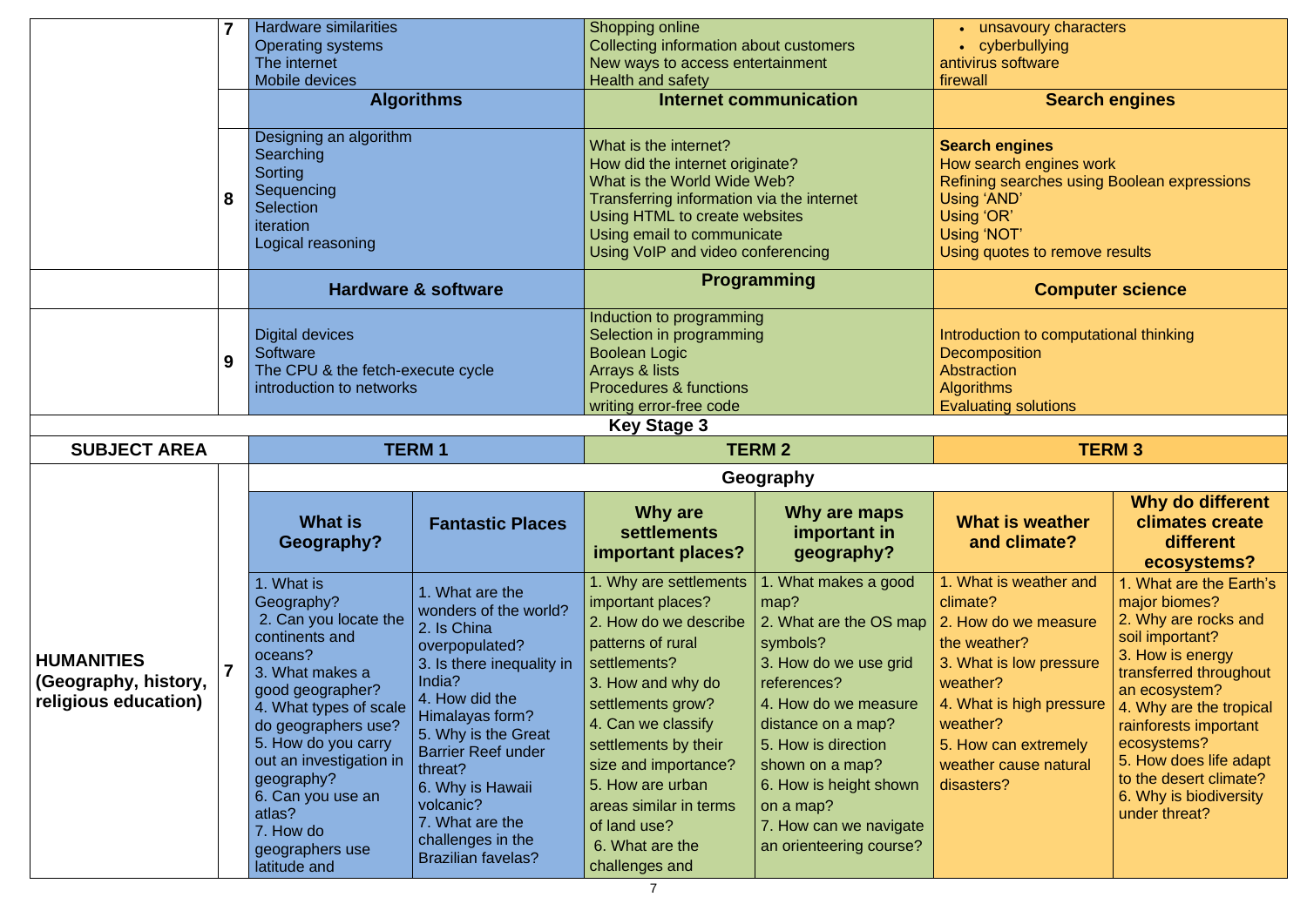| longitude?<br>8. What are the major<br>features of the United<br>Kingdom's<br>geography?                                                                                                                                                                              | 8. How did Victoria<br>Falls form?<br>9. Who built<br>Stonehenge?<br>10. Is Russia a<br>superpower?<br>11. Why is the Middle<br>East an important<br>region of the world?                                                                                                                                                                                                                   | opportunities of<br>settlement growth?<br>7. What are the<br>pressures at the rural-<br>urban fringe?                                                                                                                                                                                                                                                                                                   |                                                                                                                                                                                                                                                                                                               |                                                                                                                                                                                                                                                                                                                                                                                                                 |                                                                                                                                                                                                      |
|-----------------------------------------------------------------------------------------------------------------------------------------------------------------------------------------------------------------------------------------------------------------------|---------------------------------------------------------------------------------------------------------------------------------------------------------------------------------------------------------------------------------------------------------------------------------------------------------------------------------------------------------------------------------------------|---------------------------------------------------------------------------------------------------------------------------------------------------------------------------------------------------------------------------------------------------------------------------------------------------------------------------------------------------------------------------------------------------------|---------------------------------------------------------------------------------------------------------------------------------------------------------------------------------------------------------------------------------------------------------------------------------------------------------------|-----------------------------------------------------------------------------------------------------------------------------------------------------------------------------------------------------------------------------------------------------------------------------------------------------------------------------------------------------------------------------------------------------------------|------------------------------------------------------------------------------------------------------------------------------------------------------------------------------------------------------|
|                                                                                                                                                                                                                                                                       |                                                                                                                                                                                                                                                                                                                                                                                             |                                                                                                                                                                                                                                                                                                                                                                                                         | <b>History</b>                                                                                                                                                                                                                                                                                                |                                                                                                                                                                                                                                                                                                                                                                                                                 |                                                                                                                                                                                                      |
| <b>What is History?</b>                                                                                                                                                                                                                                               | Why was there a<br>crisis in 1066?                                                                                                                                                                                                                                                                                                                                                          | <b>What was lifelike</b><br>in Medieval<br><b>England?</b>                                                                                                                                                                                                                                                                                                                                              | <b>Why were Medieval</b><br>monarchs<br>challenged?                                                                                                                                                                                                                                                           | <b>Why were Indians</b><br>called savage?                                                                                                                                                                                                                                                                                                                                                                       | <b>How did Henry VII</b><br>consolidate<br>powers for the<br><b>Tudor dynasty?</b>                                                                                                                   |
| . What is history?<br>2. What is the history<br>of our school?<br>3. what is the history<br>of the local area?<br>4. Why is chronology<br>important?<br>5. What types of<br>evidence do<br>historians use?<br>6. What is the<br>difference between<br>fact & opinion? | 1. What was England<br>like in 1066<br>2. Who were the<br>contenders for the<br>crown in 1066?<br>3. What happened at<br>the Battle of Stamford<br>Bridge?<br>4. Why did William win<br>the Battle of Hastings?<br>5. Why is the Bayeux<br>tapestry a useful piece<br>of evidence for<br>historians?<br>6. How did William<br>gain control of<br>England?<br>7. How did castles<br>develop? | 1. What were living<br>conditions in medieval<br>towns like?<br>2. What was medicine<br>like in the medieval<br>period? Women's<br>History Month - What<br>was lifelike for women<br>in Medieval England?<br>3. What caused the<br><b>Black Death?</b><br>4. What were the<br>effects of the Black<br>Death?<br>5. Was the Black death   revolt a success?<br>a disaster?<br><b>Black History Month</b> | 1. Why was Matilda not<br>made Queen of<br>England?<br>2. What happened to<br><b>Thomas Becket?</b><br>3. What sort of person<br>was King John?<br>4. Why was the Magna<br>Carta signed?<br>5. Why did the<br>peasant's revolt?<br>6. What was the legacy<br>of the peasants' revolt?<br>7. Was the peasants' | 1. Who were the first<br>settlers of the<br>Americas?<br>2. Who were the Native<br>Americans?<br>3. What were the rituals<br>& customs of the Native<br>Americans?<br>4. Why did the Sioux<br>tribe live in Tipis?<br>5. Why was the buffalo<br>important to the Sioux<br>tribe?<br>6. Why was there<br>conflict between the<br><b>Europeans &amp; Natives?</b><br>7. What was the battle<br>of Little Bighorn? | 1. Why did the Tudors<br>become the rulers of<br>England in 1485?<br>2. How did Henry VII<br>win the Battle of<br>Bosworth?<br>3. Was henry VII a<br>good king?<br>4. What is Henry VII's<br>legacy? |
|                                                                                                                                                                                                                                                                       |                                                                                                                                                                                                                                                                                                                                                                                             |                                                                                                                                                                                                                                                                                                                                                                                                         | <b>RELIGIOUS EDUCATION</b>                                                                                                                                                                                                                                                                                    |                                                                                                                                                                                                                                                                                                                                                                                                                 |                                                                                                                                                                                                      |
|                                                                                                                                                                                                                                                                       | <b>Christian Beliefs</b><br>Christian worship<br><b>Main Beliefs</b><br>The trinity<br>Creation<br>Incarnation<br><b>Places of Worship</b><br>The life of Jesus<br>Jesus and salvation<br><b>Christian Pilgrimage</b><br>Life and Death                                                                                                                                                     |                                                                                                                                                                                                                                                                                                                                                                                                         | <b>The Hindu Belief in God</b>                                                                                                                                                                                                                                                                                |                                                                                                                                                                                                                                                                                                                                                                                                                 | <b>Jewish Beliefs</b>                                                                                                                                                                                |
|                                                                                                                                                                                                                                                                       |                                                                                                                                                                                                                                                                                                                                                                                             |                                                                                                                                                                                                                                                                                                                                                                                                         | <b>Hindu Gods &amp; Goddesses</b>                                                                                                                                                                                                                                                                             | The Nature of the Almighty<br><b>Main beliefs</b><br>The importance of Bar and Bat<br><b>The Messiah</b><br><b>Festivals</b><br>Life after death                                                                                                                                                                                                                                                                |                                                                                                                                                                                                      |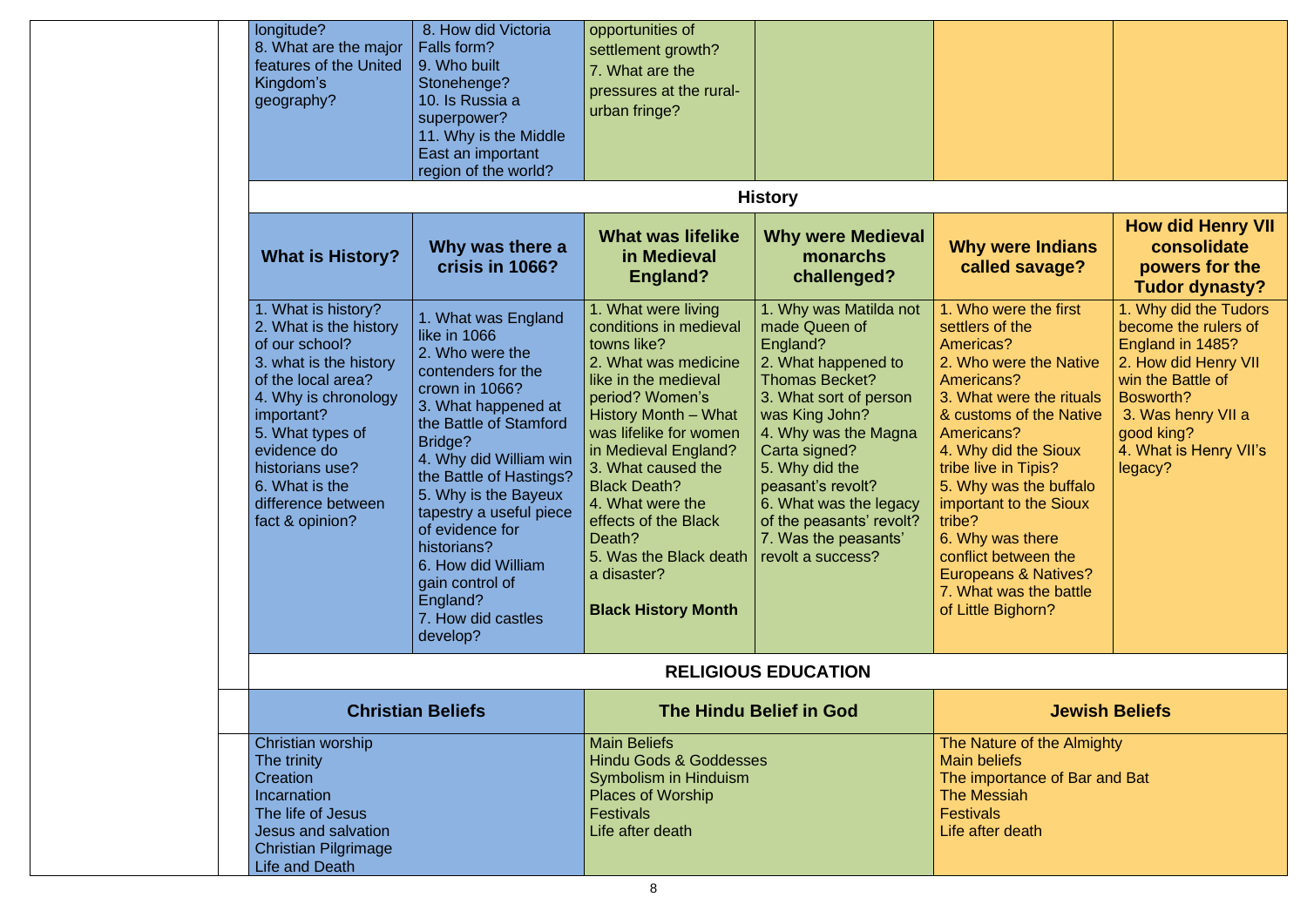|                                                                                                                                                                                                                                                                                                                                                                                                                                             |                                                                                                                                                                                                                                                                                                                                                                                                                                                                                        |                                                                                                                                                                                                                                                                                                                                                                                      | <b>GEOGRAPHY</b>                                                                                                                                                                                                                                                                                                                                                                                                                                     |                                                                                                                                                                                                                                                                                                           |                                                                                                                                                                                                                                                                                          |
|---------------------------------------------------------------------------------------------------------------------------------------------------------------------------------------------------------------------------------------------------------------------------------------------------------------------------------------------------------------------------------------------------------------------------------------------|----------------------------------------------------------------------------------------------------------------------------------------------------------------------------------------------------------------------------------------------------------------------------------------------------------------------------------------------------------------------------------------------------------------------------------------------------------------------------------------|--------------------------------------------------------------------------------------------------------------------------------------------------------------------------------------------------------------------------------------------------------------------------------------------------------------------------------------------------------------------------------------|------------------------------------------------------------------------------------------------------------------------------------------------------------------------------------------------------------------------------------------------------------------------------------------------------------------------------------------------------------------------------------------------------------------------------------------------------|-----------------------------------------------------------------------------------------------------------------------------------------------------------------------------------------------------------------------------------------------------------------------------------------------------------|------------------------------------------------------------------------------------------------------------------------------------------------------------------------------------------------------------------------------------------------------------------------------------------|
| Why is important<br>to live<br>sustainably?                                                                                                                                                                                                                                                                                                                                                                                                 | <b>Studying a Newly</b><br><b>Emerging</b><br><b>Economy – Brazil</b>                                                                                                                                                                                                                                                                                                                                                                                                                  | How do rivers<br>shape our<br>landscape?                                                                                                                                                                                                                                                                                                                                             | Is there a global<br>population crisis?                                                                                                                                                                                                                                                                                                                                                                                                              | Why is tourism an<br>important industry?                                                                                                                                                                                                                                                                  | Does money make<br>the world go<br>round?                                                                                                                                                                                                                                                |
| 1. What is sustainable<br>development?<br>2. How can cities be<br>green?<br>3. Why is a loss of<br>biodiversity a<br>potential disaster?<br>4. How should we<br>generate energy?<br>5. What is the most<br>suitable form of<br>renewable energy for<br>different villages?<br>6. What are the<br>causes of climate<br>change?<br>7. What are the<br>impacts of climate<br>change?<br>8. How can we<br>reduce the risk of<br>climate change? | 1. Where is Brazil?<br>2. How diverse are<br><b>Brazil's physical</b><br>features?<br>3. What is lifelike in<br><b>Brazil?</b><br>4. How is Brazil's<br>population distributed?<br>5. How does Rio de<br>Janeiro differ from<br><b>Minas Gerais?</b><br>6. Why do people live<br>in favelas?<br>7. How did sport bring<br>conflict and opportunity<br>to Rio de Janeiro?<br>8. What is it like to live<br>in the rainforest?<br>9. Why is the leader of<br>the Kayapo tribe<br>crying? | 1. How does water<br>travel around the<br>world?<br>2. What is a drainage<br>basin?<br>3. How do rivers wear<br>away the landscape?<br>4. Why are waterfalls<br>formed?<br>5. What landforms are<br>found in the middle<br>course?<br>6. How are floodplains<br>and levees made?<br>7. What can we learn<br>from a flood<br>hydrograph?<br>8. What happened in<br>Boscastle in 2004? | 1. How has population<br>changed over time?<br>2. Should we be<br>concerned about<br>population growth?<br>3. How do population<br>pyramids vary<br>depending on a<br>country's level of<br>development?<br>4. How useful is the<br><b>Demographic Transition</b><br>Model?<br>5. What is rural to urban<br>migration?<br>6. What were the<br>impacts of China's one<br>child policy?<br>7. What happened to<br>the inhabitants of Easter<br>Island? | Is tourism a force for<br>good or bad?<br>What are the impacts of<br>tourism in National<br>Parks?<br>How does Kenya benefit<br>from international<br>tourism?<br>What is eco-tourism?                                                                                                                    | What is globalisation?<br>What are the four types<br>of economic activity?<br>What is the informal<br>economy?<br>What are food miles?<br>Why did Dilip change<br>his name to David?<br>Do TNCs bring<br>positives or negatives<br>to a country?                                         |
|                                                                                                                                                                                                                                                                                                                                                                                                                                             |                                                                                                                                                                                                                                                                                                                                                                                                                                                                                        |                                                                                                                                                                                                                                                                                                                                                                                      | <b>HISTORY</b>                                                                                                                                                                                                                                                                                                                                                                                                                                       |                                                                                                                                                                                                                                                                                                           |                                                                                                                                                                                                                                                                                          |
| Did the<br><b>Renaissance</b><br>transform<br>Europe?                                                                                                                                                                                                                                                                                                                                                                                       | Was Elizabeth a<br>successful ruler?                                                                                                                                                                                                                                                                                                                                                                                                                                                   | Why was the world<br>turned upside<br>down?                                                                                                                                                                                                                                                                                                                                          | How did the<br><b>Industrial</b><br><b>Revolution change</b><br>the world?                                                                                                                                                                                                                                                                                                                                                                           | What impact did the<br><b>British Empire have</b><br>on its colonies?                                                                                                                                                                                                                                     | Why was WW1<br>considered to be<br>the war to end all<br>wars?                                                                                                                                                                                                                           |
| 1. Why did the Tudors<br>become the rulers of<br>England in 1485?<br>2. Was Henry VII a<br>good king?<br>3. Why was there a<br>Reformation?<br>4. What problems did<br>Henry VIII have by<br>1530?<br>5. Why were the<br>monasteries<br>important to many<br>different people in                                                                                                                                                            | 1. What problems did<br>Elizabeth face on<br>becoming Queen of<br>England in 1558?<br>2. Why didn't Elizabeth<br>marry?<br>3. How did Elizabeth<br>deal with the problem<br>of Mary Queen of<br>Scots?<br>4. Why did the Spanish<br>Armada fail in 1588?<br>5. How did Elizabeth                                                                                                                                                                                                       | 1. Who held power in<br>the 17th Century?<br>2. Who made up the<br>two armies in the Civil<br>War?<br>3. Why did the<br>Parliamentarians win?<br>4. Why was Charles<br>executed?<br>5. Who was Thomas<br>Cromwell?<br>6. Why did England                                                                                                                                             | 1. How did Britain<br>change between 1500-<br>1750?<br>2. What were the living<br>conditions in industrial<br>towns?<br>3. Why were factories<br>dangerous places to<br>work in?<br>4. What forms of<br>punishment were used<br>in industrial towns?<br>5. How did transport                                                                                                                                                                         | 1. What was the British<br>Empire?<br>2. What is slavery?<br>3. How did the Trade<br>Triangular system<br>work?<br>4. How were slaves<br>captured & transported<br>5. What was lifelike on<br>the Plantations?<br>6. Why was slave Trade<br>abolished?<br>7. What was the<br><b>Underground Railroad?</b> | 1. What were the<br>causes of WWI?<br>2. How did the Alliance<br>system lead to WWI?<br>3. Why was Franz<br>Ferdinand<br>assassinated?<br>4. Why did so many<br>volunteer?<br>5. What was lifelike in<br>the trenches?<br>6. What weapons were<br>used during WWI?<br>7. How did the war |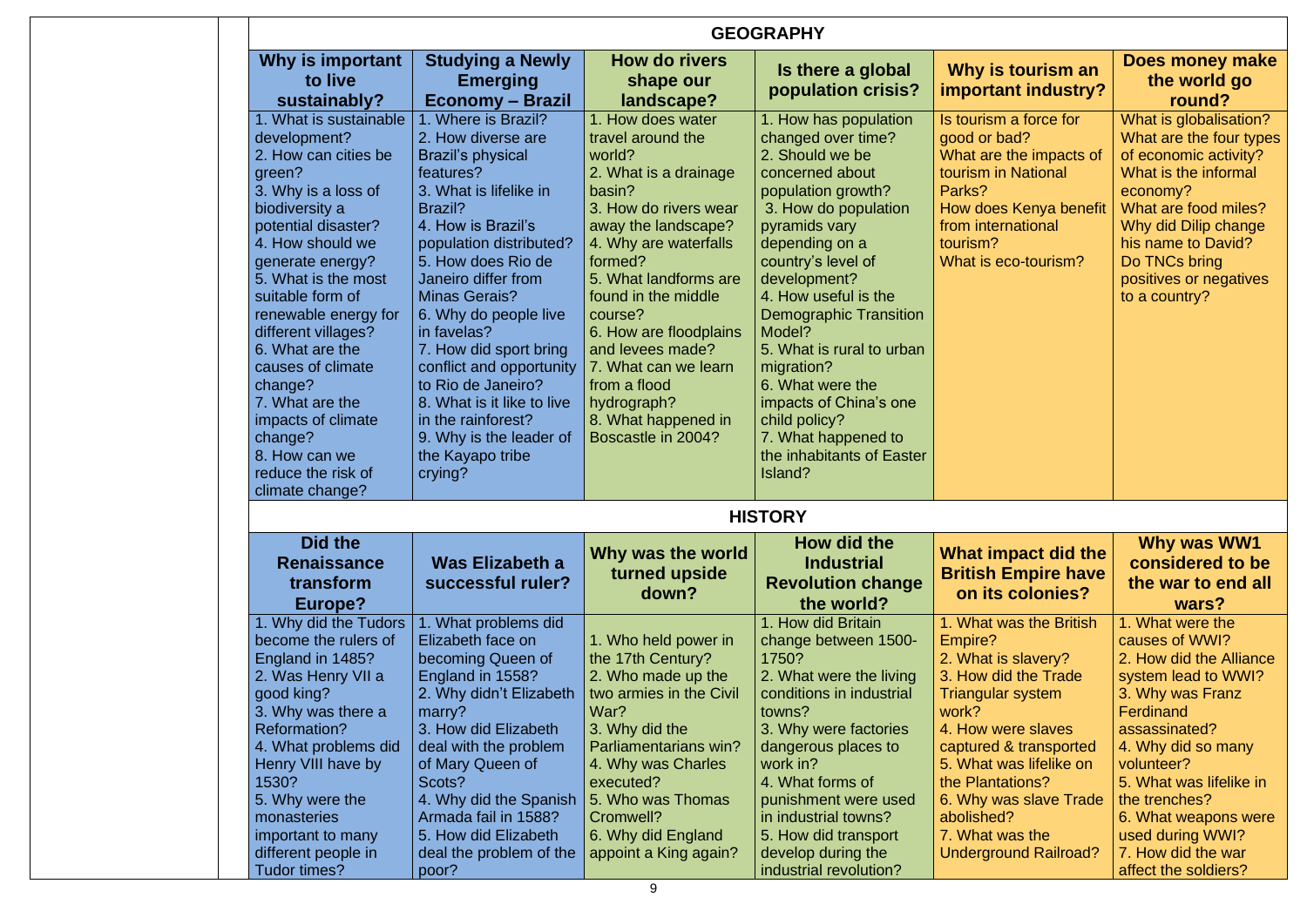|   | 6. Why did Henry VIII<br>dissolve the<br>monasteries?<br>7. How did Edward VI<br>change the Church of<br>England?<br>8. Was Mary bloody<br>or misunderstood?<br>9. What<br>developments were<br>made during the<br>renaissance?<br><b>Black History</b><br><b>Month</b><br>Who were the Black<br>Tudors? | 6. How different were<br>the lives of the rich and<br>poor in Elizabethan<br>England?<br>7. What can we learn<br>from the portraits of<br>Elizabeth?<br>8. Why was<br>Elizabethan theatre so<br>popular?       | <b>Women's History</b><br><b>Month</b><br>How were women<br>involved in the English<br>Civil War?                                                                                                      | 6. How did Britain's<br>Empire assist the<br>industrial revolution?                                                                                                                                                                  |                                                                                                                                                                                                                                    |                                                                                                                                                                                                                             |  |
|---|----------------------------------------------------------------------------------------------------------------------------------------------------------------------------------------------------------------------------------------------------------------------------------------------------------|----------------------------------------------------------------------------------------------------------------------------------------------------------------------------------------------------------------|--------------------------------------------------------------------------------------------------------------------------------------------------------------------------------------------------------|--------------------------------------------------------------------------------------------------------------------------------------------------------------------------------------------------------------------------------------|------------------------------------------------------------------------------------------------------------------------------------------------------------------------------------------------------------------------------------|-----------------------------------------------------------------------------------------------------------------------------------------------------------------------------------------------------------------------------|--|
|   |                                                                                                                                                                                                                                                                                                          |                                                                                                                                                                                                                |                                                                                                                                                                                                        | <b>RELIGIOUS EDUCAITON</b>                                                                                                                                                                                                           |                                                                                                                                                                                                                                    |                                                                                                                                                                                                                             |  |
|   |                                                                                                                                                                                                                                                                                                          | <b>Religious founders</b>                                                                                                                                                                                      |                                                                                                                                                                                                        | <b>The Five Pillars of Islam</b>                                                                                                                                                                                                     | The Life of a Buddha                                                                                                                                                                                                               |                                                                                                                                                                                                                             |  |
|   | Jesus' son of God<br>Jesus' miracle or myth<br><b>Prophet Muhammed</b><br>The revelation of the Qur'an<br>The prophet Abraham - Jewish<br>The Life Buddha                                                                                                                                                |                                                                                                                                                                                                                | Islamic beliefs and teaching<br><b>Islamic Prayer</b><br><b>Islamic charity</b><br><b>Tawhid &amp; Shirk</b><br>The Qur'an, Islamic prayer<br>Places of worship<br>Festivals Life after death.         |                                                                                                                                                                                                                                      | The birth of the Buddha<br><b>Buddhist life</b><br><b>Buddhas Teaching</b><br>The four Sights<br>The Enlightenment of the Buddha<br>Places of worship<br>Festivals Life after death.                                               |                                                                                                                                                                                                                             |  |
|   |                                                                                                                                                                                                                                                                                                          |                                                                                                                                                                                                                |                                                                                                                                                                                                        | <b>GEOGRAPHY</b>                                                                                                                                                                                                                     |                                                                                                                                                                                                                                    |                                                                                                                                                                                                                             |  |
|   | <b>What are living</b><br>standards like in<br>different<br>countries around<br>the world?                                                                                                                                                                                                               | The study of plate<br><b>tectonics</b>                                                                                                                                                                         | <b>Polar regions and</b><br>climate change                                                                                                                                                             | What do we find at<br>the coast?                                                                                                                                                                                                     | The Geography of<br><b>Crime</b>                                                                                                                                                                                                   | <b>Asian Study -</b><br><b>Japan</b>                                                                                                                                                                                        |  |
| 9 | 1. What is global<br>development and how<br>is it measured?<br>2. How can<br>development<br>indicators help us<br>compare countries?<br>3. What was the<br><b>Brandt line and how</b><br>did it map                                                                                                      | 1. What causes<br>earthquakes and<br>volcanoes?<br>2. Why was the Mount<br>Pele eruption so<br>deadly?<br>3. What happens when<br>two tectonic plates<br>meet?<br>4. How do hazards<br>vary at different plate | 1. What is the<br>difference between the<br>Arctic and the<br>Antarctic?<br>2. Who was Captain<br>Scott?<br>3. Who owns<br>Antarctica?<br>4. Why are the<br>ecosystems unique in<br>the polar regions? | 1. What are the two<br>types of waves?<br>2. What are the main<br>coastal processes?<br>3. How does erosion<br>create sea stacks?<br>4. What is a spit?<br>5. How can we protect<br>properties at the coast?<br>6. Why is Holderness | 1. What are the links<br>between crime and<br>geography?<br>2. How can GIS help<br>solve crimes?<br>3. What are the impacts<br>of crime on the victim,<br>offender, and the wider<br>public?<br>4. What is the<br>geography of the | 1. What makes Japan<br>special?<br>2. What is Japan's<br>physical geography?<br>3. What makes<br>Japanese culture so<br>unique?<br>4. Why is population<br>declining in Japan?<br>5. What happened in<br>the Japan Tsunami? |  |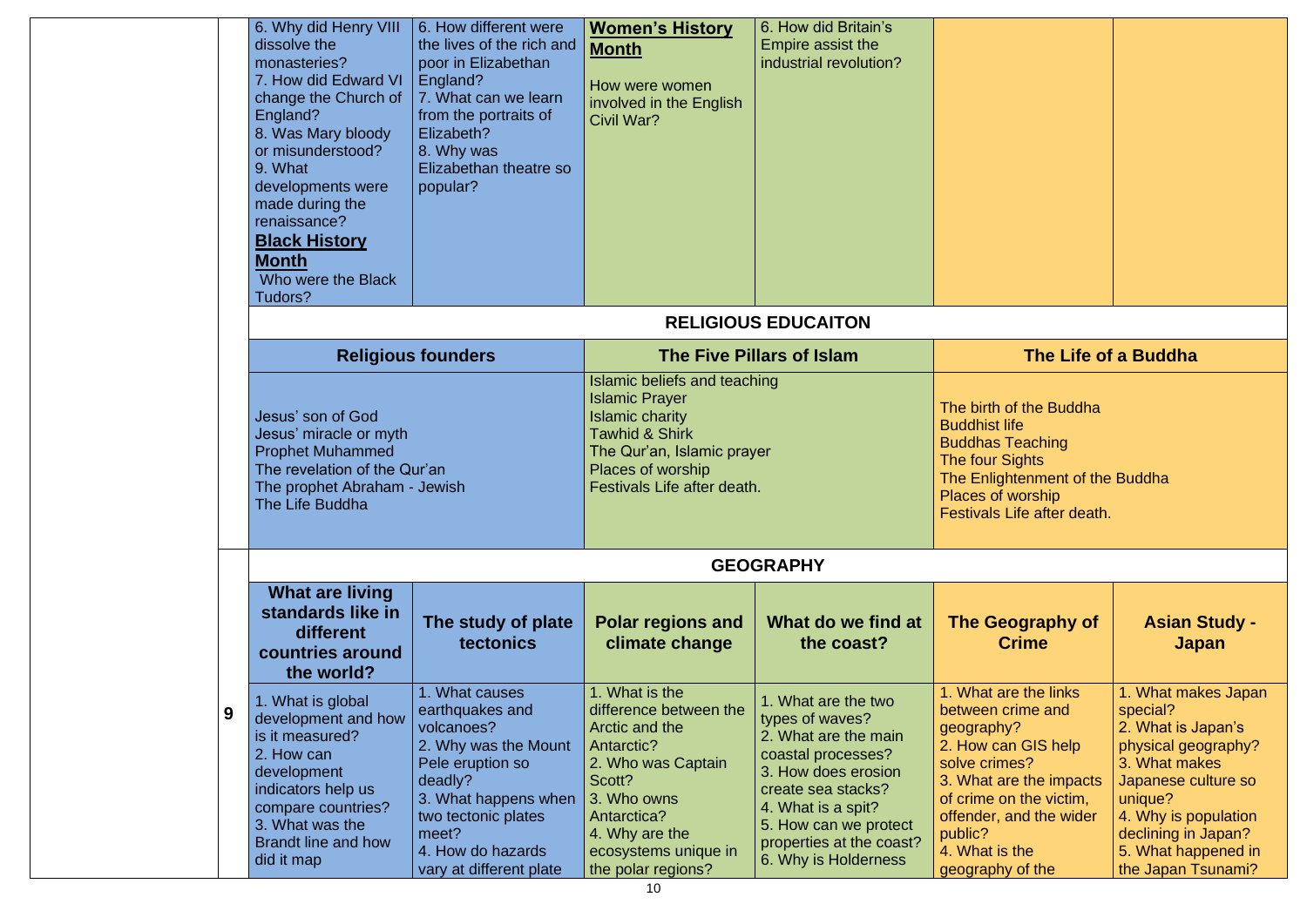- 
- 
- 
- 

- 
- 
- 
- 

| development around<br>the world?<br>4. How does<br>employment link to<br>development?<br>5. Why is trade<br>unfair?                                                                                                                                                                                                                                                                                                                                                                           | margins?<br>5. What are the<br>different types of<br>volcanoes?<br>6. Why was<br>Eyjafjallajökull a<br>memorable eruption?                                                                                                                                                                                                                                                                                                    | 5. How do the polar<br>regions change<br>throughout the course<br>of the year?<br>6. What is the<br>evidence for ice ages?                                                                                                                                                                                                                                                         | the fastest eroding<br>coastline in Europe?                                                                                                                                                                                                                                                                                                                                                            | international drugs<br>trade?                                                                                                                                                                                                                                                                                                                                                                                                                                                                                          | 6. Is Japan the most<br>technologically<br>advanced country in<br>the world?                                                                                                                                                                                                         |
|-----------------------------------------------------------------------------------------------------------------------------------------------------------------------------------------------------------------------------------------------------------------------------------------------------------------------------------------------------------------------------------------------------------------------------------------------------------------------------------------------|-------------------------------------------------------------------------------------------------------------------------------------------------------------------------------------------------------------------------------------------------------------------------------------------------------------------------------------------------------------------------------------------------------------------------------|------------------------------------------------------------------------------------------------------------------------------------------------------------------------------------------------------------------------------------------------------------------------------------------------------------------------------------------------------------------------------------|--------------------------------------------------------------------------------------------------------------------------------------------------------------------------------------------------------------------------------------------------------------------------------------------------------------------------------------------------------------------------------------------------------|------------------------------------------------------------------------------------------------------------------------------------------------------------------------------------------------------------------------------------------------------------------------------------------------------------------------------------------------------------------------------------------------------------------------------------------------------------------------------------------------------------------------|--------------------------------------------------------------------------------------------------------------------------------------------------------------------------------------------------------------------------------------------------------------------------------------|
|                                                                                                                                                                                                                                                                                                                                                                                                                                                                                               |                                                                                                                                                                                                                                                                                                                                                                                                                               |                                                                                                                                                                                                                                                                                                                                                                                    | <b>History</b>                                                                                                                                                                                                                                                                                                                                                                                         |                                                                                                                                                                                                                                                                                                                                                                                                                                                                                                                        |                                                                                                                                                                                                                                                                                      |
| What did the<br>public think of<br><b>Hitler before</b><br>WWII?                                                                                                                                                                                                                                                                                                                                                                                                                              | What is the human<br>cost of war?                                                                                                                                                                                                                                                                                                                                                                                             | <b>Women's History</b><br><b>Month - What was</b><br>the role of women<br>in WWII?                                                                                                                                                                                                                                                                                                 | <b>Why did the USSR</b><br>& USA enter a Cold<br>war?                                                                                                                                                                                                                                                                                                                                                  | <b>How effective was</b><br>nonviolence during<br>the Civil rights<br>movement?                                                                                                                                                                                                                                                                                                                                                                                                                                        | What happened in<br>the 20th and 21st<br>century?                                                                                                                                                                                                                                    |
| 1. Why did Germans<br>dislike the Treaty of<br>Versailles?<br>2. What were the<br>early challenges to<br>the Weimar Republic?<br>3. Was there<br>happiness in the<br>1920s?<br>4. How did<br>Stresemann help<br><b>Germany recover?</b><br>5. What were the<br>policies of the Nazi<br>Party?<br>6. Black History<br>Month What was it<br>like to be black in<br>Nazi Germany?<br>7. What were the<br>consequences of the<br>Munich Putsch?<br>8. How did Hitler<br>consolidate his<br>power? | 1. What is Anti-<br>Semitism?<br>2. How did the<br>experience of the Jews<br>change?<br>3. What was lifelike in<br>the Warsaw ghetto?<br>4. What was the final<br>solution?<br>5. What was lifelike in<br>a concentration camp?<br>6. What happened<br>when people found out<br>about the Holocaust?<br>7. Why is it important<br>to learn about the<br>Holocaust?<br>8. How did Britain<br>strike back against the<br>Nazis? | 1. Who was Winston<br>Churchill?<br>2. Dunkirk - Triumph<br>or disaster?<br>3. What happened at<br>the Battle of Britain?<br>4. What was it like to<br>live during the Blitz?<br>5. Where the British<br>right to bomb<br>Dresden?<br>6. What happened in<br>the Battle of the<br>Atlantic?<br>7. What is D-Day?<br>8. What happened at<br>Hiroshima?                              | 1. What were the<br>causes of the Cold war?<br>2. What happened at<br>the Yalta and Potsdam<br>conferences?<br>3. What was the Iron<br>Curtain?<br>4. How did the Berlin<br><b>Blockade increase</b><br>tensions?<br>5. How did NATO and<br>conflict in Korea<br>increase tensions?<br>6. What were the effects<br>of Hiroshima on the<br>Cold War?<br>7. What was the Cuban<br><b>Missile Crisis?</b> | 1. Why was there a Civil<br>War in USA?<br>2. What were the Jim<br><b>Crow Laws?</b><br>3. Is it possible to be<br>separate but equal?<br>4. What happened in<br><b>Little Rock?</b><br>5. Was the murder of<br><b>Emmett Till a turning</b><br>point?<br>6. Why was Rosa Parks<br>significant?<br>7. Does Martin Luther<br>King deserve to be<br>called a great man?<br>8. What was the<br>significance of the<br><b>Greensboro sit-ins?</b><br>9. Who were the<br>important leaders of the<br>civil rights movement? | 1. Why was Warrington<br>bombed?<br>2. What happened on<br>9/11?<br>3. What were the<br>consequences of 9/11?<br>4. Why was there a war<br>in Syria?<br>5. What happened in<br>the Manchester attack?<br>6. What is 'fake news'?<br>7. How did the corona<br>virus change our lives? |
|                                                                                                                                                                                                                                                                                                                                                                                                                                                                                               |                                                                                                                                                                                                                                                                                                                                                                                                                               |                                                                                                                                                                                                                                                                                                                                                                                    | <b>RELIGIOUS EDUCATION</b>                                                                                                                                                                                                                                                                                                                                                                             |                                                                                                                                                                                                                                                                                                                                                                                                                                                                                                                        |                                                                                                                                                                                                                                                                                      |
| <b>Religion, Peace and Conflict</b><br>Religious work for peace<br>Causes of war<br><b>The United Nations</b><br>Causes of war<br><b>Bullying</b><br>Terrorism<br>Forgiveness & Reconciliation.                                                                                                                                                                                                                                                                                               |                                                                                                                                                                                                                                                                                                                                                                                                                               | <b>Religion &amp; Social Justice</b><br><b>Religion, Relationships &amp; family life</b><br>Compare family life in different religions<br>Prejudice, discrimination & human rights.<br>when does life begin?<br><b>Gender equality</b><br>marriage<br>cause & effect of poverty<br>same sex marriage<br>Racism<br>sex outside of marriage<br>charity<br>religion and contraception |                                                                                                                                                                                                                                                                                                                                                                                                        |                                                                                                                                                                                                                                                                                                                                                                                                                                                                                                                        |                                                                                                                                                                                                                                                                                      |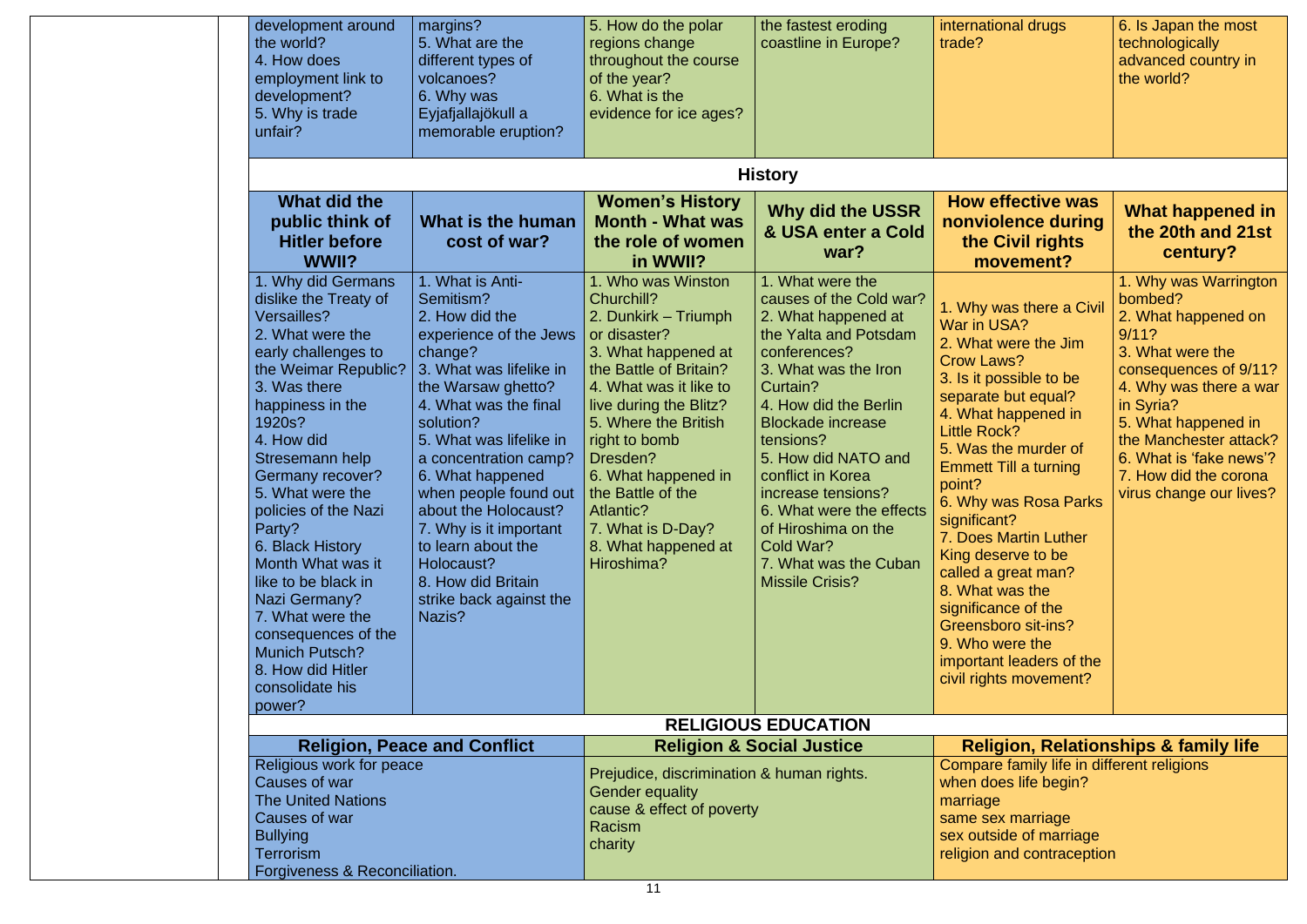|                                     |                         |                                                                                                                |                                                                                                            | <b>KEY STAGE 3</b>                                                                                                                                  |                                                                                         |                                                                                                                                                                                     |                                                                                                                               |
|-------------------------------------|-------------------------|----------------------------------------------------------------------------------------------------------------|------------------------------------------------------------------------------------------------------------|-----------------------------------------------------------------------------------------------------------------------------------------------------|-----------------------------------------------------------------------------------------|-------------------------------------------------------------------------------------------------------------------------------------------------------------------------------------|-------------------------------------------------------------------------------------------------------------------------------|
|                                     |                         |                                                                                                                | <b>TERM1</b>                                                                                               |                                                                                                                                                     | <b>TERM 2</b>                                                                           |                                                                                                                                                                                     | <b>TERM 3</b>                                                                                                                 |
|                                     |                         | <b>Exploring Types of</b><br><b>Training (Circuit)</b>                                                         | <b>Fitness-Exploring</b><br><b>Types of Training</b><br>(Interval)                                         | <b>FITNESS - Exploring</b><br><b>Types of Training</b><br>(Continuous)                                                                              | <b>FITNESS- Exploring</b><br><b>Types of Training</b><br>(Speed)                        | <b>FITNESS - Exploring</b><br><b>Types of Training</b><br>(Plyometric)                                                                                                              | <b>FITNESS - Exploring</b><br><b>Types of Training</b><br>(Fartlek)                                                           |
|                                     |                         | <b>Swimming</b>                                                                                                | <b>Rugby</b>                                                                                               | <b>Netball</b>                                                                                                                                      | <b>Football</b>                                                                         | <b>Tennis</b>                                                                                                                                                                       | <b>Rounders</b>                                                                                                               |
| <b>PHYSICAL</b><br><b>EDUCATION</b> | $\overline{\mathbf{z}}$ | -Learn to Swim<br>-Learn new strokes<br>-Time swimming<br>-Races<br>-Relays                                    | <b>Ball Handling</b><br>-Passing and receiving<br>-Tackling<br>-Maul<br>-Rucking<br>-Kicking<br>-Game play | -Basic rules<br>-Passing<br>-Attacking<br>-Footwork<br>-Shooting<br>-Defending<br>-Centre pass<br>-Horizontal Banding<br>-Backline pass<br>-Matches | -Dribbling<br>-Passing<br>-shooting<br>-Turning<br>-Possession<br>-Position<br>-Matches | -Grip Technique<br>-Timing and Striking<br>-Forehand<br>-Backhand<br>-Mini Games<br>-Serve<br>-Diagonal Play<br>-Lob Shots<br>-Overhead Smash<br>-Drop Shot<br>-Singles<br>-Doubles | -Fielding skills<br>-Batting<br>-Bowling Techniques<br>-Barrier Techniques<br>-Officiating<br>-Batting and Feilding<br>-match |
|                                     | 8                       | <b>FITNESS - Exercise</b><br><b>Intensities</b>                                                                | <b>FITNESS - Exercise</b><br><b>Intensities</b>                                                            | <b>FITNESS-</b><br><b>Components of</b><br><b>Fitness</b>                                                                                           | <b>FITNESS -</b><br><b>Components of</b><br><b>Fitness</b>                              | <b>FITNESS - How fit are</b><br>you? (Testing)                                                                                                                                      | <b>FITNESS - How fit are</b><br>you? (Testing)                                                                                |
|                                     |                         | <b>HANDBALL</b>                                                                                                | <b>BADMINTON</b>                                                                                           | <b>GYMNASTICS</b>                                                                                                                                   | <b>FOOTBALL</b>                                                                         | <b>ATHLETICS</b><br><b>Running</b>                                                                                                                                                  | <b>ORIENTEERING</b>                                                                                                           |
|                                     |                         | -Receiving the ball<br>-Passing<br>-Possession<br>-shooting the ball<br>-Goalkeeper<br>-Throw-off<br>-Throw-in | -The court<br>-Serving<br>-Scoring<br>-Lets<br>-Racquets<br>-Shuttlecock                                   | -Acrobatic gymnastics<br>-Artistic gymnastics<br>-Floor exercise<br>-Trampolining<br>-Tournament                                                    | -Dribbling<br>-Passing<br>-shooting<br>-Turning<br>-Possession<br>-Position<br>-Matches | -To control running pace<br>over a range of<br>distances.<br>-Long / middle Distance<br><b>-Endurance Running</b><br>-Spirit<br>-Relay                                              | -Map<br>-Courses<br>-Ability-based courses<br>-Safety<br>-Personal clothing<br>-Competing on a<br>course                      |
|                                     | 9                       | <b>FITNESS -</b><br>Designing a<br>programme                                                                   | <b>FITNESS -</b><br><b>Designing a</b><br>programme                                                        | <b>FITNESS –</b><br>Implementing a<br>programme                                                                                                     | <b>FITNESS –</b><br>Implementing a<br>programme                                         | <b>LEADERSHIP</b>                                                                                                                                                                   | <b>LEADERSHIP</b>                                                                                                             |
|                                     |                         | <b>Basketball</b>                                                                                              | <b>Volleyball</b>                                                                                          | <b>Hockey</b>                                                                                                                                       | <b>Badminton</b>                                                                        | <b>Athletics</b>                                                                                                                                                                    | <b>Cricket</b>                                                                                                                |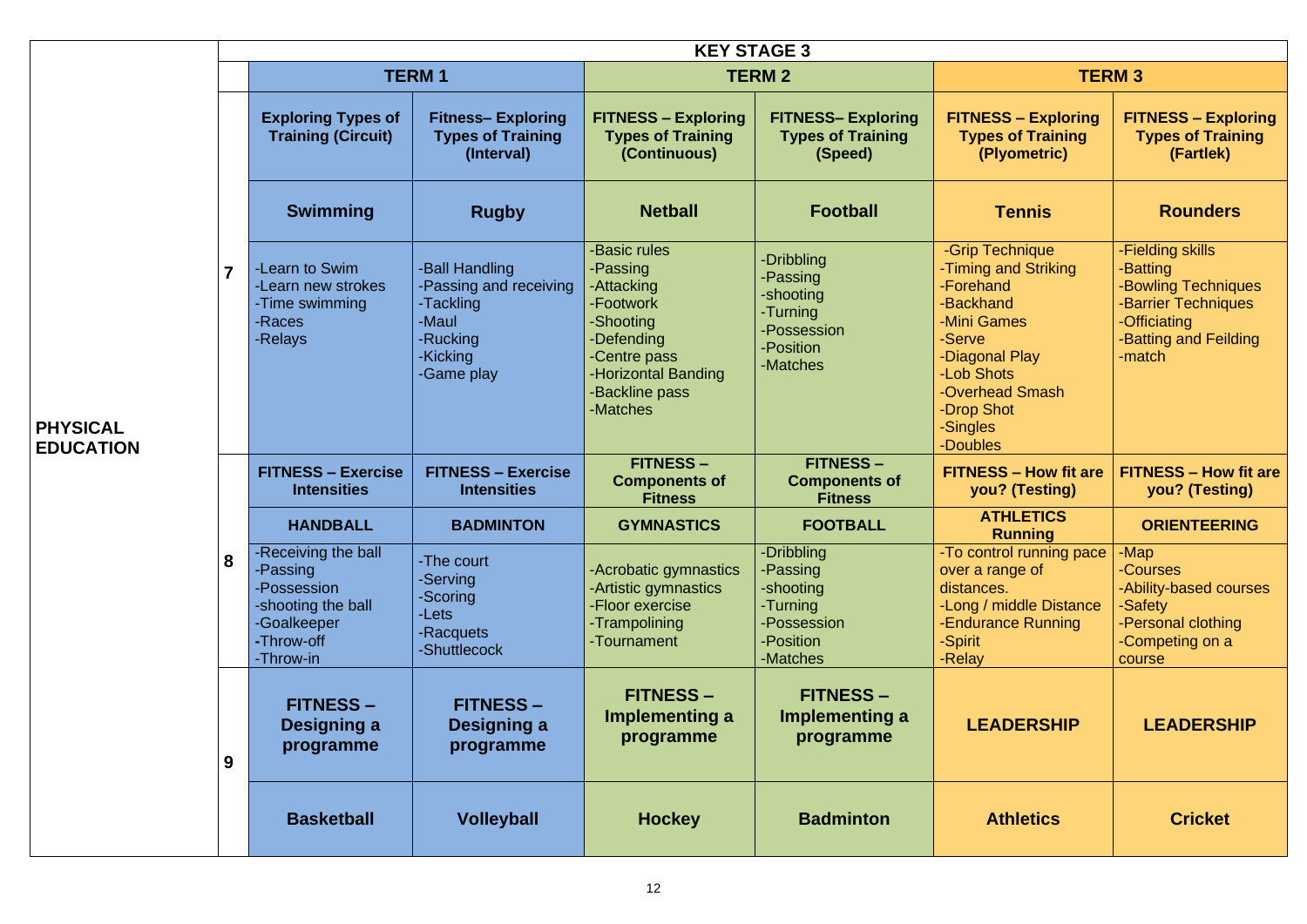|      | -Match structure and   |
|------|------------------------|
| Put  | closure                |
|      | -Equipment             |
| Jump | -Clothing              |
| jump | -Fielding              |
|      | -Bowling and dismissal |
|      | -Batting, runs and     |
|      | extras                 |
|      | -Umpires and scorers   |
|      | -Innings               |
|      | -Overs                 |
|      |                        |
|      |                        |
|      |                        |

|                     | -Rules and<br>regulations<br>-Rules<br>-Position<br>-Shooting<br>-Rebound<br>-Passing<br>-Dribbling<br><b>Blocking</b><br>-Game                                                                                                                                                                                                                   | -Set Shot<br>-Dig Shot<br>-Underarm Serve<br><b>Spike Shot</b><br>-Three Touches<br>-Matches                                                                                                               | -Dribbling<br>-Strike and stop<br><b>Push pass</b><br>-Indian Dribbling<br><b>-Block Tackle</b><br>-Shooting<br>-Flicks<br>-Jab tackle<br>-Revers Sweep<br>-Goal keeping<br>-Match play                                        | -The court<br>-Serving<br>-Scoring<br>-Lets<br>-Racquets<br>-Shuttlecock                                                                                    | -Shout Put<br>-Discus<br>-Long Jump<br>-Triple jump                                                                                                 | $-M$<br>clo<br>$-E$<br>-CI<br>-Fi<br>$-B0$<br>-Ba<br>ext<br>$-U1$<br>$-ln$<br>$-O2$ |
|---------------------|---------------------------------------------------------------------------------------------------------------------------------------------------------------------------------------------------------------------------------------------------------------------------------------------------------------------------------------------------|------------------------------------------------------------------------------------------------------------------------------------------------------------------------------------------------------------|--------------------------------------------------------------------------------------------------------------------------------------------------------------------------------------------------------------------------------|-------------------------------------------------------------------------------------------------------------------------------------------------------------|-----------------------------------------------------------------------------------------------------------------------------------------------------|-------------------------------------------------------------------------------------|
|                     |                                                                                                                                                                                                                                                                                                                                                   |                                                                                                                                                                                                            | <b>KEY STAGE 3</b>                                                                                                                                                                                                             |                                                                                                                                                             |                                                                                                                                                     |                                                                                     |
| <b>SUBJECT AREA</b> |                                                                                                                                                                                                                                                                                                                                                   | <b>TERM1</b>                                                                                                                                                                                               |                                                                                                                                                                                                                                | <b>TERM 2</b>                                                                                                                                               | <b>TERM3</b>                                                                                                                                        |                                                                                     |
| $\overline{7}$      | How to use<br>equipment.<br><b>Tonal ladder</b><br>Monochrome ladder<br>Mark making and<br>tests in sketchbooks<br><b>Creating texture</b><br><b>Henry Moore Artist</b><br>Sheep in Pen<br><b>Graphite Halloween.</b><br>Remembrance-Fabric<br>Poppy making for<br>whole school dress.<br><b>Observational</b><br>Drawing using grid<br>technique | <b>Henry Moore inspired</b><br>clay Sarah Graham<br>Research<br>Doughnut drawing.<br>Design a Christmas<br>image-KS3 competition<br>Refinement of work,<br>recap on skills learnt.<br>Self-Assessment grid | <b>Colour Wheel Colour</b><br><b>Mixing Scale using grid</b><br>Hot and cold colours<br>Yoayoi Kusama<br>response Kandinsky<br>expressionism.<br><b>Card sculpture</b>                                                         | Blending, tints and<br>tones Dry Mono print-<br>birds-text<br>KS3 competition-<br>design for Easter.                                                        | <b>Complimentary colours</b><br><b>Observational bottles</b><br><b>Michael Craig Martin</b><br>Positive and negative                                | Fir<br>de <sup>®</sup><br>US <sub>®</sub><br>pie<br>Ev<br>enl                       |
| <b>ART</b><br>8     | Title page on Day of<br>the dead. Skeleton<br><b>Mark making Marigold</b><br>tonal drawing.<br>Tonal ladder recap.<br>Collage of skull. Frid<br>Kahlo research<br>Inspired drawing<br>work, recap.                                                                                                                                                | Remembrance recap<br>of work in year 7 dress<br>Design a Christmas<br>image-KS3<br>competition.<br>Final outcome finished,<br>evaluate. Refinement<br>of sketchbook.                                       | <b>Insect Title page using</b><br>collage technique in<br>style of artist.<br>Research insects-add<br>facts to title page.<br>Look at details in<br>insects from boxes.<br><b>Eugene Seguy artist</b><br>research and drawing. | Symmetry, detail and<br>water colour focus.<br><b>Scarab beetle</b><br>research.<br><b>Clay piece Sgrafitto</b><br>piece.<br>Dry mono print<br>printing.    | KS3 competition-design<br>for Easter.<br><b>Aboriginal Art research</b><br>Mixed media aboriginal<br>painting Testing of<br>various painting medias | Lai<br>title<br>mio<br>ba<br>La<br><b>Bo</b><br>pai                                 |
| 9                   | How to use<br>equipment.<br><b>Tonal ladder Title</b><br>page influenced by<br>artist My portrait-<br>proportion<br>Focus on details of                                                                                                                                                                                                           | Looking at pop art<br>style.<br>Use various mixed<br>media-acrylic, paint<br>pen, sharpies, collage.<br>Learning keywords.<br>Colour mixing flesh                                                          | <b>Optical Art title page</b><br>and discussion.<br>Hand Illusion drawing<br>using tone.<br>Artist title page with<br>illusion in monochrome.                                                                                  | Add to observational<br>drawing of glass the<br>pattern from the black<br>and white images.<br><b>Final piece</b><br>Doodle artist research,<br>title page. | Viewing exhibition,<br>careers discussions.<br>Street artists, some to<br>develop a piece for the<br>art corridor others in<br>book.                | De<br>pie<br>of<br>tec<br>Te:                                                       |

| <b>TERM3</b>                                                                                                                         |                                                                                                                   |  |  |  |  |  |  |
|--------------------------------------------------------------------------------------------------------------------------------------|-------------------------------------------------------------------------------------------------------------------|--|--|--|--|--|--|
| <b>Complimentary colours</b><br><b>Observational bottles</b>                                                                         | <b>Final piece</b><br>development from skills<br>used, create group final<br>piece for the dining hall.           |  |  |  |  |  |  |
| <b>Michael Craig Martin</b>                                                                                                          |                                                                                                                   |  |  |  |  |  |  |
| Positive and negative                                                                                                                | Evaluate, Refine,<br>enhance.                                                                                     |  |  |  |  |  |  |
|                                                                                                                                      |                                                                                                                   |  |  |  |  |  |  |
| <b>KS3 competition-design</b><br>for Easter.                                                                                         | Landscapes and maps-<br>title page Foreground,<br>middle ground,                                                  |  |  |  |  |  |  |
| <b>Aboriginal Art research</b><br><b>Mixed media aboriginal</b>                                                                      | background                                                                                                        |  |  |  |  |  |  |
| painting Testing of<br>various painting medias                                                                                       | Landscape drawing<br><b>Bob Ross Style</b><br>painting                                                            |  |  |  |  |  |  |
| Viewing exhibition,<br>careers discussions.<br>Street artists, some to<br>develop a piece for the<br>art corridor others in<br>book. | <b>Design ideas and Final</b><br>piece based on studies<br>of artists and<br>techniques.<br>Text and font styles. |  |  |  |  |  |  |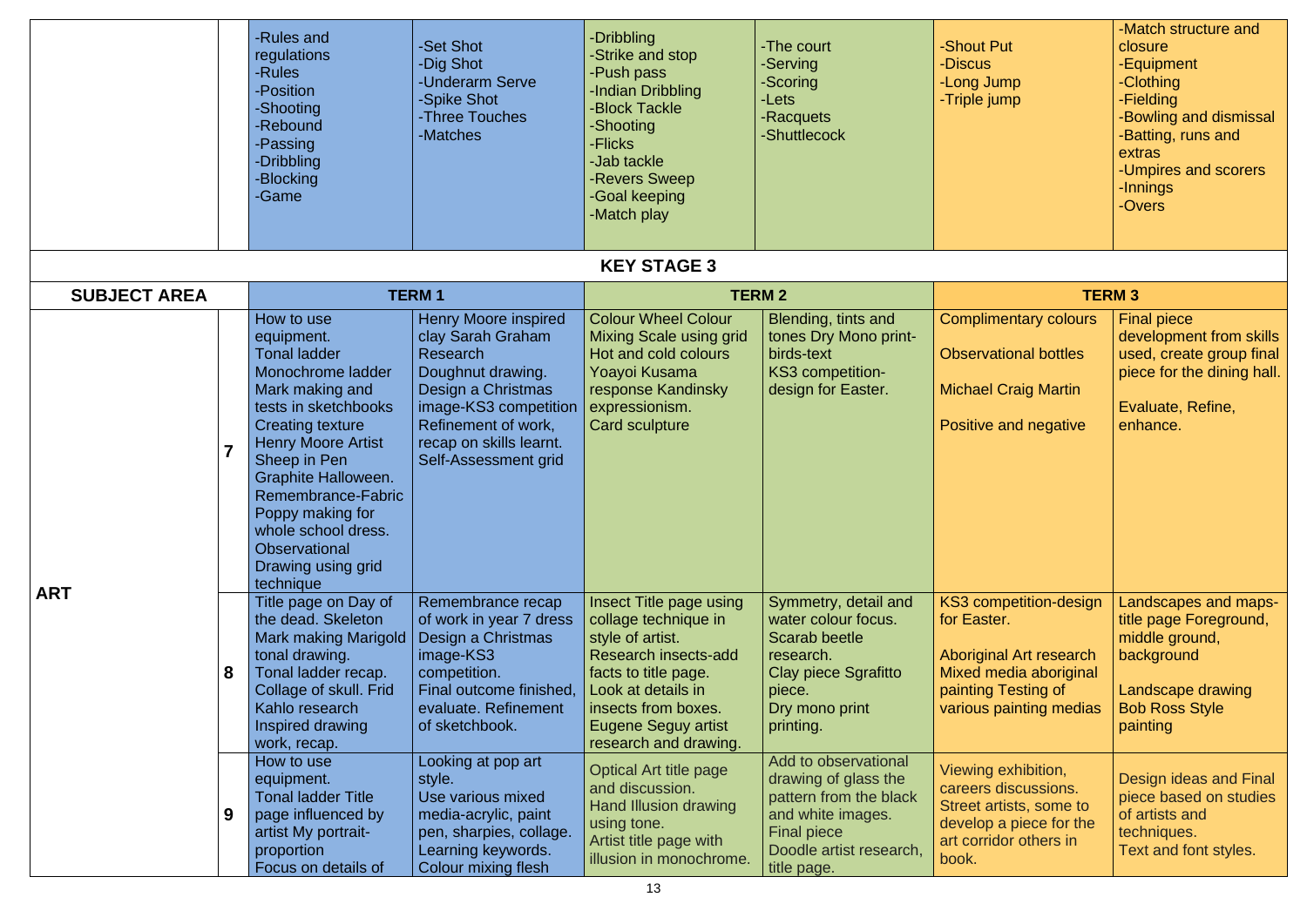|                                                                                                     |                    | the face.<br>Reference to tone.<br>Tonal ladder recap.<br>Detail of an eye.<br>Reference to pop<br>artist.                                                                                                             | tones Design a<br>Christmas image-Ks3<br>competition<br>Final outcome inspired<br>by artist & research.<br>Refinement                                                                                                                        | Practise an Ellipse.<br>Draw from observation<br>a glass.<br>Look at refraction of a<br>straw in water.                  | Own doodles using<br>shadow and<br>transforming objects.<br>Look at surrealism.                                                                                                                                                                                                                                                                                      | Oil Pastel, ready mix,<br>chromatic painting.                                                                                                                                                  | Opting student paint on<br>mural Evaluate, Refine,<br>enhance.                                                                                                                                                                                                                           |  |  |
|-----------------------------------------------------------------------------------------------------|--------------------|------------------------------------------------------------------------------------------------------------------------------------------------------------------------------------------------------------------------|----------------------------------------------------------------------------------------------------------------------------------------------------------------------------------------------------------------------------------------------|--------------------------------------------------------------------------------------------------------------------------|----------------------------------------------------------------------------------------------------------------------------------------------------------------------------------------------------------------------------------------------------------------------------------------------------------------------------------------------------------------------|------------------------------------------------------------------------------------------------------------------------------------------------------------------------------------------------|------------------------------------------------------------------------------------------------------------------------------------------------------------------------------------------------------------------------------------------------------------------------------------------|--|--|
|                                                                                                     | <b>KEY STAGE 3</b> |                                                                                                                                                                                                                        |                                                                                                                                                                                                                                              |                                                                                                                          |                                                                                                                                                                                                                                                                                                                                                                      |                                                                                                                                                                                                |                                                                                                                                                                                                                                                                                          |  |  |
| <b>SUBJECT AREA</b>                                                                                 |                    |                                                                                                                                                                                                                        | <b>TERM1</b>                                                                                                                                                                                                                                 | <b>TERM 2</b>                                                                                                            |                                                                                                                                                                                                                                                                                                                                                                      |                                                                                                                                                                                                | <b>TERM3</b>                                                                                                                                                                                                                                                                             |  |  |
|                                                                                                     |                    | <b>Music</b>                                                                                                                                                                                                           | <b>DT</b>                                                                                                                                                                                                                                    | <b>Drama</b>                                                                                                             | <b>Music</b>                                                                                                                                                                                                                                                                                                                                                         | <b>Drama</b>                                                                                                                                                                                   | <b>Design Food Tech</b>                                                                                                                                                                                                                                                                  |  |  |
|                                                                                                     |                    | <b>Learning about</b><br>music                                                                                                                                                                                         | <b>Resistant</b><br>materials<br>woodwork-<br>making a bird<br><b>box</b>                                                                                                                                                                    | The elements of<br>drama                                                                                                 | <b>Instruments of the</b><br>Orchestra project.                                                                                                                                                                                                                                                                                                                      | <b>Creating an original</b><br>piece of theatre                                                                                                                                                | <b>Plan a healthy</b><br>menu<br>The UK                                                                                                                                                                                                                                                  |  |  |
| <b>Expressive Arts</b><br>(Design Technology,<br><b>Food Technology,</b><br><b>Drama and Music)</b> | $\overline{7}$     | The history of music<br>Types of music<br><b>Musical notes</b><br>Tempo<br><b>Seasonal Music</b><br><b>Practise and</b><br>perform important<br>Seasonal music<br>Composition and<br>preform A<br><b>Christmas Rap</b> | Equipment – what am<br>and what am I used<br>for.<br>Learn about different<br>types of wood.<br><b>Using rulers</b><br>correctly, measuring<br>using cm and mm<br>Health and safety in<br>the workplace<br>practice-using<br>handheld tools. | <b>Plot</b><br>Fractured narrative.<br>Linear and non-linear<br>plots<br><b>Characters</b><br>Action in drama<br>Content | <b>Watch David Garret -</b><br>Pirates of the<br>Caribbean<br>performance,<br>Orchestral covers of<br>pop songs – Grenade,<br><b>Bruno Mars. Copland -</b><br>Fanfare for the<br>Common Man,<br>Appalachian Spring.<br>Research project and<br>try different<br>instruments.<br>Mood composition<br>focussing on<br>instrument choice,<br>pitch, tempo,<br>dynamics. | Working with a stimulus<br><b>Discussion and planning</b><br>The audience<br><b>Style</b><br><b>Setting</b><br><b>Practical exploration</b><br>Create your own play,<br>script and performance | What $am1 -$<br>equipment in the<br>kitchen?<br>Health and safety.<br><b>Dietary</b><br>requirements.<br><b>Great Britain</b><br>cheese<br><b>Great Britain</b><br>cereals<br>Plan a menu of<br>traditional food<br>from the UK<br>Make food from<br>England,<br>Scotland, and<br>Wales. |  |  |
|                                                                                                     |                    | The history of<br>music in<br><b>England</b>                                                                                                                                                                           | <b>Textiles</b>                                                                                                                                                                                                                              | Designing a<br>production                                                                                                | <b>Music and Film/</b><br><b>Media</b>                                                                                                                                                                                                                                                                                                                               | <b>Physical skills for</b><br>interpreting a<br>character                                                                                                                                      | <b>European</b>                                                                                                                                                                                                                                                                          |  |  |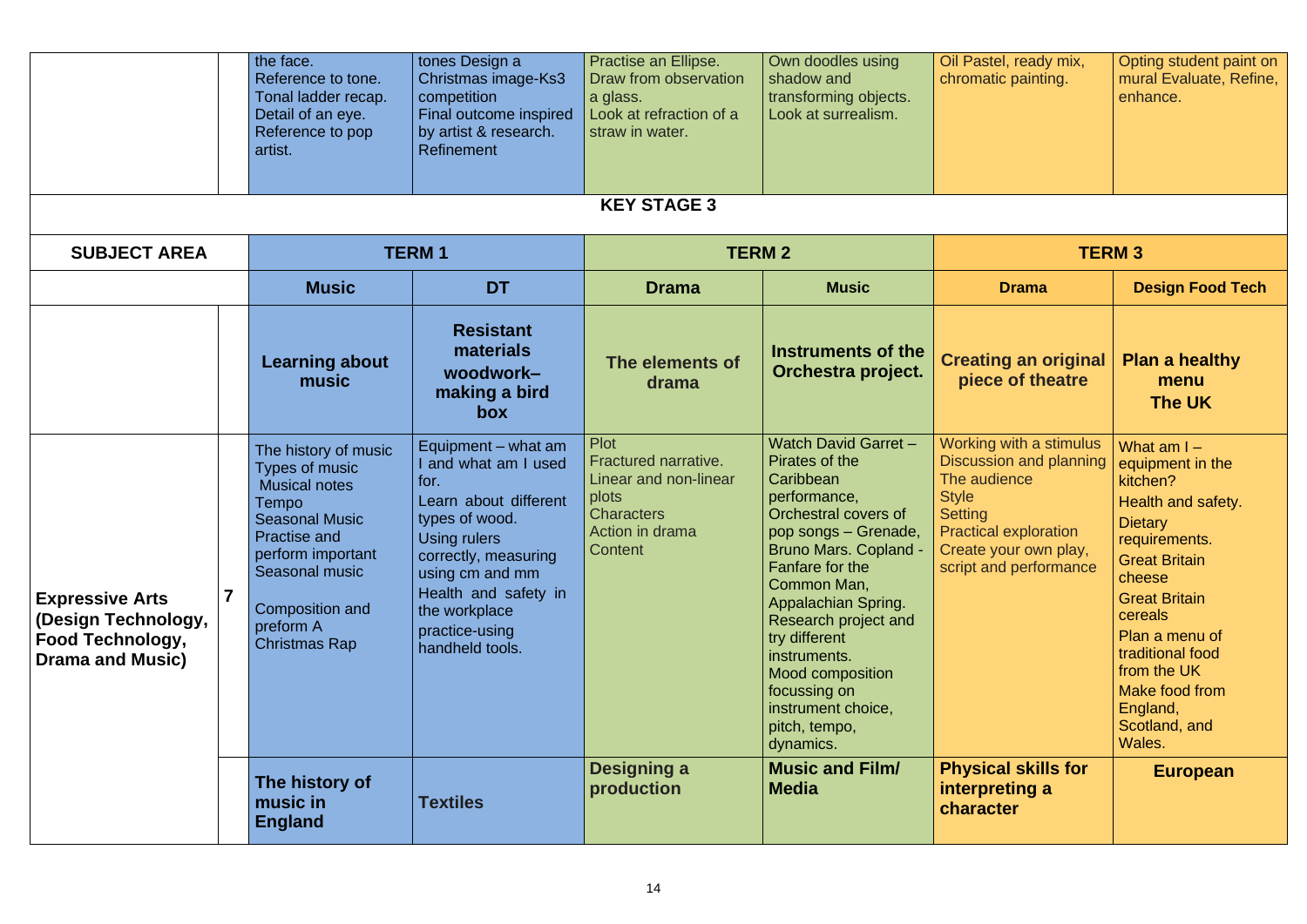|                     | 8 | -Learn traditional<br>songs from the UK<br><b>-Brit Awards - Music</b><br>Critic role.<br>-Develop<br>performance skills<br>based on the Brit<br>Awards.<br>-Listening and<br>presentation of<br>research and review.<br>-Performance of a<br>piece from the Brit<br>Awards - solo or<br>ensemble | -Textiles from around<br>the world<br>-Clothes from the past<br>-Sewing stitches<br>-Joining and forming<br>fibres and fabrics<br>types of fabrics<br>Felt work<br>-Upcycling clothes<br>Design an item of<br>clothing.        | -Production design<br>• set and props<br>·lighting<br>$\cdot$ music<br>•sound<br>• costume<br>-Set and the set<br>designer<br>-Working with a model<br>box<br>-Lights and the lighting<br>designer<br>-Music and sound<br>-Costume design<br>-Using digital<br>technology. | -Listen to and discuss<br>music by John<br><b>Williams etc Compose</b><br>music for a range of<br>film genre – visual<br>inspiration given.<br>-Composition and<br>performance of a piece<br>based on a Movie-<br>responding to an<br>image using a variety<br>of musical skills to<br>create a suitable<br>composition.<br>-Research of their<br>favourite musical<br>performer/band. | How performers use<br>their body<br>•body language<br>• eye contact<br>• facial expressions<br>$\bullet$ gait<br>• gesture<br>$\cdot$ pace<br>•quality of<br>movement<br>$\cdot$ space<br><b>Specialist skills and</b><br>physical tension.                                                     | Health and safety.<br>-Dietary requirements<br>-Plan a menu of<br>traditional food from<br>Europe<br>-Choose 3 different<br>counties and cook a<br>starter, main and<br>dessert from each. |
|---------------------|---|---------------------------------------------------------------------------------------------------------------------------------------------------------------------------------------------------------------------------------------------------------------------------------------------------|--------------------------------------------------------------------------------------------------------------------------------------------------------------------------------------------------------------------------------|----------------------------------------------------------------------------------------------------------------------------------------------------------------------------------------------------------------------------------------------------------------------------|----------------------------------------------------------------------------------------------------------------------------------------------------------------------------------------------------------------------------------------------------------------------------------------------------------------------------------------------------------------------------------------|-------------------------------------------------------------------------------------------------------------------------------------------------------------------------------------------------------------------------------------------------------------------------------------------------|--------------------------------------------------------------------------------------------------------------------------------------------------------------------------------------------|
|                     |   | <b>Jazz and blue</b>                                                                                                                                                                                                                                                                              | <b>Design</b><br><b>Engineering</b>                                                                                                                                                                                            | <b>Vocal interpretation</b><br>of a character                                                                                                                                                                                                                              | <b>Careers in Music -</b><br>Journalism.                                                                                                                                                                                                                                                                                                                                               | The world of the<br>play - Macbeth                                                                                                                                                                                                                                                              | <b>Around the World</b>                                                                                                                                                                    |
|                     | 9 | The Blues - listen to<br>examples from BB<br>King, Muddy Waters<br>etc Instrumentation<br><b>Call and Response</b><br>12 Bar Blues<br><b>Improvisation Blues</b><br><b>Scale Solo</b><br>Performance<br>Ensemble<br>performance<br><b>Class Band.</b><br>Rhythm work.                             | The Engineering cycle<br>Components &<br>characteristic of<br>electronics<br>components &<br>characteristic of<br>mechanisms<br>addition in electronics<br>famous designer &<br>engineers<br>project – making a mini<br>light. | How performers use<br>their voice<br>• accent<br>emphasis<br>• pace and rhythm<br>• pause<br>$\bullet$ pitch<br>• quality<br>· resonance<br>$\bullet$ tone<br>• volume                                                                                                     | Research journalism<br>on current popular<br>music festivals and<br>written presentation<br>alongside a developing<br>a performance piece<br>for a music festival of<br>their choice.                                                                                                                                                                                                  | Understanding the story<br><b>Reinterpreting</b><br>Shakespeare<br>Social, historical and<br>cultural context in<br><b>Macbeth</b><br>Reinterpreting the play<br><b>Society</b><br>Putting the play's<br>context on stage<br>The setting of a play<br>Language<br>Performing true to<br>context | Where does food come<br>from?<br><b>Seasonal food</b><br>How far did my food<br>travel?<br><b>Fair trade</b><br>Plan a menu of food<br>from each continent,<br>make, taste and<br>compare. |
|                     |   |                                                                                                                                                                                                                                                                                                   |                                                                                                                                                                                                                                | <b>KEY STAGE 3</b>                                                                                                                                                                                                                                                         |                                                                                                                                                                                                                                                                                                                                                                                        |                                                                                                                                                                                                                                                                                                 |                                                                                                                                                                                            |
| <b>SUBJECT AREA</b> |   |                                                                                                                                                                                                                                                                                                   | <b>TERM1</b>                                                                                                                                                                                                                   | <b>TERM 2</b>                                                                                                                                                                                                                                                              |                                                                                                                                                                                                                                                                                                                                                                                        |                                                                                                                                                                                                                                                                                                 | <b>TERM3</b>                                                                                                                                                                               |
|                     |   | <b>Families</b>                                                                                                                                                                                                                                                                                   | <b>Respectful</b><br>relationships                                                                                                                                                                                             | <b>Online and media</b><br><b>Being safe</b>                                                                                                                                                                                                                               |                                                                                                                                                                                                                                                                                                                                                                                        | Intimate and sexual relationships,<br>including sexual health                                                                                                                                                                                                                                   |                                                                                                                                                                                            |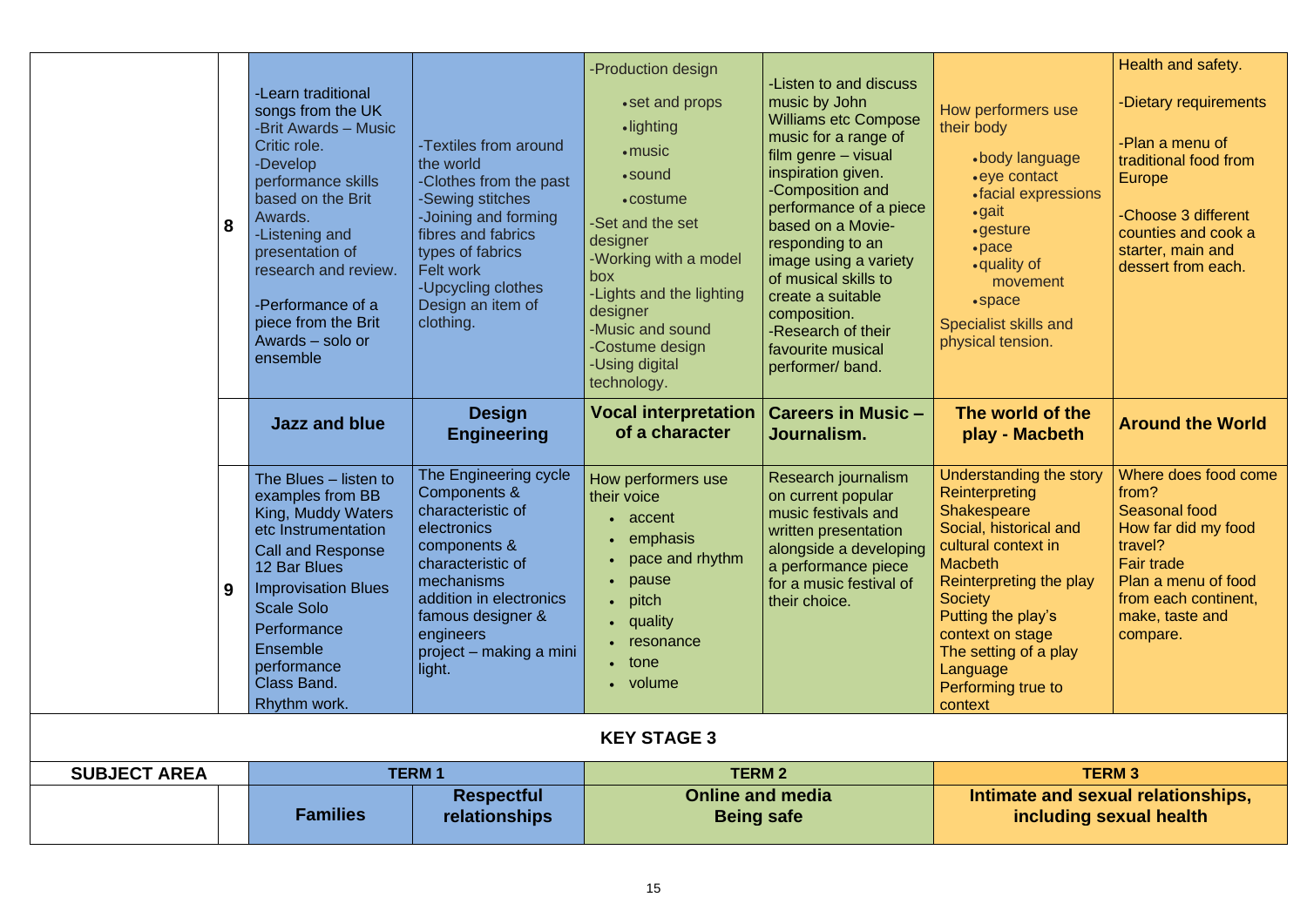o recognise the characteristics and positive ts of healthy one-to-one intimate nships, which include mutual respect, nt, loyalty, trust, shared interests and k, sex and friendship.

Il aspects of health can be affected by s made relating to sex and relationships, ositively and negatively, including physical, onal, mental, sexual and reproductive health allbeing.

facts about reproductive health, including , the menopause, and the potential impacts tyle on fertility for men and women.

there are a range of strategies for

ying and managing sexual pressure,

ing understanding peer pressure, resisting are and not pressurising others.

they have a choice to delay sex or to enjoy cy without sex.

facts about the full range of contraceptive es, efficacy and options available. facts around pregnancy, including rriage.

there are choices in relation to pregnancy. hould include medically and legally

ate, impartial information on all options, ing keeping the baby, adoption, abortion here to get further help.

different sexually transmitted infections , including HIV/AIDs, are transmitted, how In be reduced through safer sex (including Ih condom use) and the importance of and bout testing.

It the prevalence of some STIs, the impact an have on those who contract them and cts about treatment.

the use of alcohol and drugs can lead to exual behaviour.

to get further advice, including how and to access confidential sexual and

luctive health advice and treatment.

| <b>PSHE/BRITISH</b><br><b>VALUES</b> | $\overline{7}$ | That there are<br>different types of<br>committed, stable<br>relationships.<br>How these<br>relationships might<br>contribute to human<br>happiness and their<br>importance for<br>bringing up children.<br>• What marriage is,<br>including its legal<br>status.<br>• Why marriage is an<br>important relationship<br>choice for many<br>couples and why it<br>must be freely<br>entered into.<br>• The characteristics<br>and legal status of<br>other types of long-<br>term relationships.<br>• The roles and<br>responsibilities of<br>parents with respect<br>to raising children,<br>including the<br>characteristics of<br>successful parenting. | The characteristics of<br>positive and healthy<br>friendships.<br>Practical steps they<br>can take in a range of<br>different contexts to<br>improve or support<br>respectful<br>relationships.<br>• How stereotypes, in<br>particular stereotypes<br>based on sex, gender,<br>race, religion, sexual<br>orientation or disability,<br>can cause damage.<br>• That in school and in<br>wider society they can<br>expect to be treated<br>with respect by others<br>• About different types<br>of bullying.<br>• That some types of<br>behaviour within<br>relationships are<br>criminal.<br>• What constitutes<br>sexual harassment and<br>sexual violence<br>• The legal rights and<br>responsibilities | Their rights, responsibilities and opportunities<br>online.<br>About online risks, particularly that any material<br>someone provides to another has the potential to<br>be shared online.<br>• Not to provide material to others that they would<br>not want shared further.<br>• What to do and where to get support to report<br>material or manage issues online.<br>• The impact of viewing harmful content.<br>• That specifically sexually explicit material (i.e.,<br>pornography) presents a distorted picture of<br>sexual behaviours.<br>• That sharing and viewing indecent images of<br>children is a criminal offence which carries severe<br>penalties, including jail.<br>The concepts of, and laws relating to sexual<br>consent, sexual exploitation, abuse, grooming,<br>coercion, harassment, rape, domestic abuse,<br>forced marriage, honour-based violence and<br>FGM, and how these can affect current and<br>future relationships.<br>• How people can actively communicate and<br>recognise consent from others, including sexual<br>consent, and how and when consent can be<br>withdrawn (in all contexts, including online) | How to<br>aspect<br>relatior<br>conser<br>outlook<br>That al<br>choice<br>both po<br>emotio<br>and we<br>$\cdot$ The f<br>fertility<br>of lifes<br>• That $\overline{\ }$<br><i>identify</i><br>includi<br>pressu<br>• That $\overline{\ }$<br>intimad<br>$\cdot$ The f<br>choice<br>$\cdot$ The f<br>miscar<br>• That $\overline{\ }$<br>This sł<br>accura<br>includi<br>and wh<br>• How<br>(STIs),<br>risk ca<br>througl<br>facts a<br>• Abou<br>they ca<br>key fad<br>$\cdot$ How<br>risky s<br>$\cdot$ How<br>where<br>reprod |
|--------------------------------------|----------------|----------------------------------------------------------------------------------------------------------------------------------------------------------------------------------------------------------------------------------------------------------------------------------------------------------------------------------------------------------------------------------------------------------------------------------------------------------------------------------------------------------------------------------------------------------------------------------------------------------------------------------------------------------|----------------------------------------------------------------------------------------------------------------------------------------------------------------------------------------------------------------------------------------------------------------------------------------------------------------------------------------------------------------------------------------------------------------------------------------------------------------------------------------------------------------------------------------------------------------------------------------------------------------------------------------------------------------------------------------------------------|----------------------------------------------------------------------------------------------------------------------------------------------------------------------------------------------------------------------------------------------------------------------------------------------------------------------------------------------------------------------------------------------------------------------------------------------------------------------------------------------------------------------------------------------------------------------------------------------------------------------------------------------------------------------------------------------------------------------------------------------------------------------------------------------------------------------------------------------------------------------------------------------------------------------------------------------------------------------------------------------------------------------------------------------------------------------------------------------------------------------------------------------------------|-----------------------------------------------------------------------------------------------------------------------------------------------------------------------------------------------------------------------------------------------------------------------------------------------------------------------------------------------------------------------------------------------------------------------------------------------------------------------------------------------------------------------------------|
|--------------------------------------|----------------|----------------------------------------------------------------------------------------------------------------------------------------------------------------------------------------------------------------------------------------------------------------------------------------------------------------------------------------------------------------------------------------------------------------------------------------------------------------------------------------------------------------------------------------------------------------------------------------------------------------------------------------------------------|----------------------------------------------------------------------------------------------------------------------------------------------------------------------------------------------------------------------------------------------------------------------------------------------------------------------------------------------------------------------------------------------------------------------------------------------------------------------------------------------------------------------------------------------------------------------------------------------------------------------------------------------------------------------------------------------------------|----------------------------------------------------------------------------------------------------------------------------------------------------------------------------------------------------------------------------------------------------------------------------------------------------------------------------------------------------------------------------------------------------------------------------------------------------------------------------------------------------------------------------------------------------------------------------------------------------------------------------------------------------------------------------------------------------------------------------------------------------------------------------------------------------------------------------------------------------------------------------------------------------------------------------------------------------------------------------------------------------------------------------------------------------------------------------------------------------------------------------------------------------------|-----------------------------------------------------------------------------------------------------------------------------------------------------------------------------------------------------------------------------------------------------------------------------------------------------------------------------------------------------------------------------------------------------------------------------------------------------------------------------------------------------------------------------------|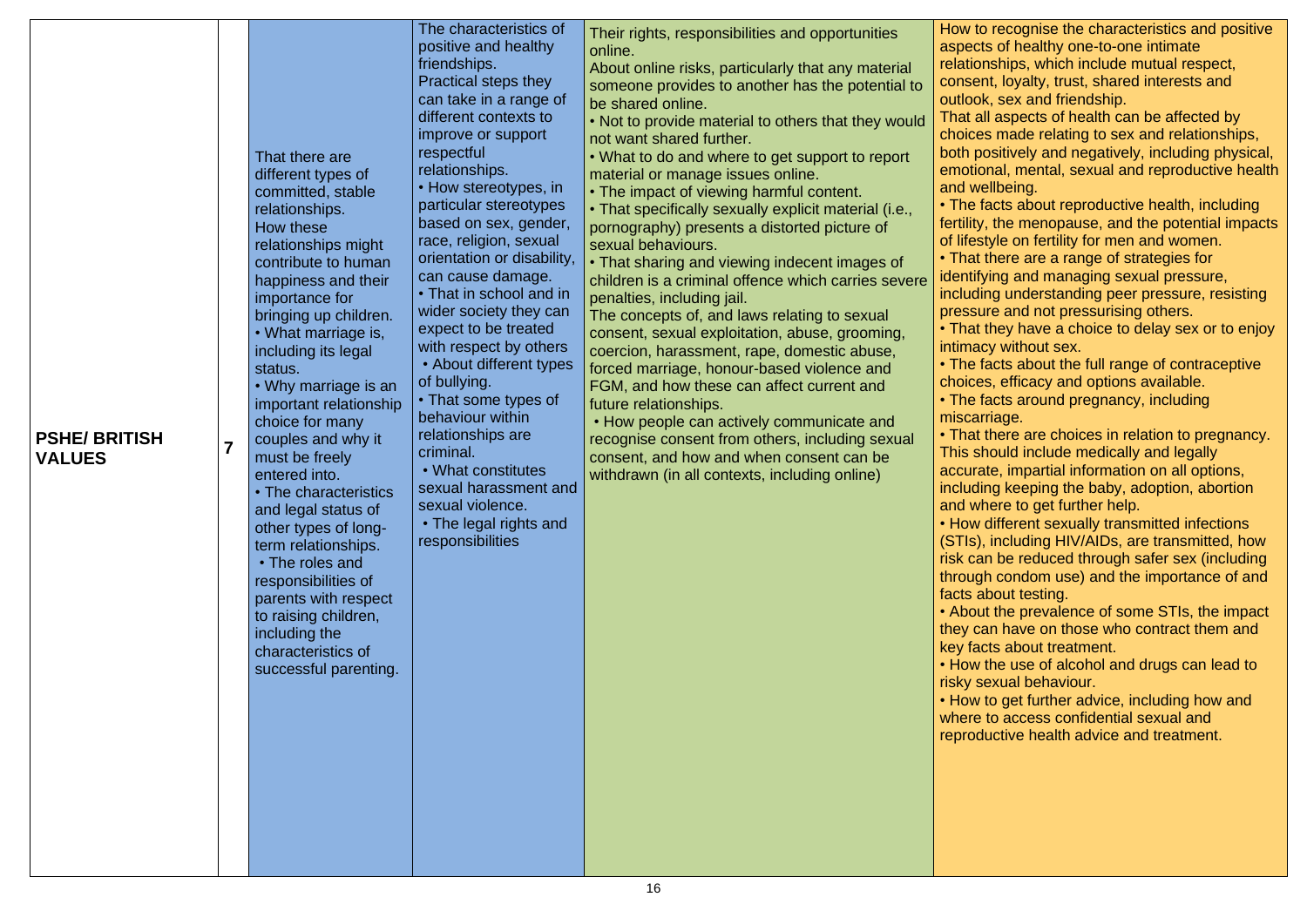|                                                                                                                                                                                                                                                                                                                                                                                                                                                                                                                                                                                                       |   |                                                                                                                                                                                                                                                                                                                                                                                                                                                                                                                                                                                                                                                                  | <b>Mental wellbeing</b>                                                                                                                                                                                                                                                                                                                                                                                                                                                                                  |                                                                                                                                                                                                                                                                                                                                                                                                                                                                                                                                                                                                                                                                                                                                                                                  | <b>Internet safety and harms</b>                                                                                                                                                                                             | <b>Physical health and</b><br><b>Healthy eating</b><br>fitness                                                                                                                                                                                                                                                                                                                                                                                                                                                                                                                                 |                                             |
|-------------------------------------------------------------------------------------------------------------------------------------------------------------------------------------------------------------------------------------------------------------------------------------------------------------------------------------------------------------------------------------------------------------------------------------------------------------------------------------------------------------------------------------------------------------------------------------------------------|---|------------------------------------------------------------------------------------------------------------------------------------------------------------------------------------------------------------------------------------------------------------------------------------------------------------------------------------------------------------------------------------------------------------------------------------------------------------------------------------------------------------------------------------------------------------------------------------------------------------------------------------------------------------------|----------------------------------------------------------------------------------------------------------------------------------------------------------------------------------------------------------------------------------------------------------------------------------------------------------------------------------------------------------------------------------------------------------------------------------------------------------------------------------------------------------|----------------------------------------------------------------------------------------------------------------------------------------------------------------------------------------------------------------------------------------------------------------------------------------------------------------------------------------------------------------------------------------------------------------------------------------------------------------------------------------------------------------------------------------------------------------------------------------------------------------------------------------------------------------------------------------------------------------------------------------------------------------------------------|------------------------------------------------------------------------------------------------------------------------------------------------------------------------------------------------------------------------------|------------------------------------------------------------------------------------------------------------------------------------------------------------------------------------------------------------------------------------------------------------------------------------------------------------------------------------------------------------------------------------------------------------------------------------------------------------------------------------------------------------------------------------------------------------------------------------------------|---------------------------------------------|
|                                                                                                                                                                                                                                                                                                                                                                                                                                                                                                                                                                                                       | 8 | • How to talk about their emotions accurately<br>and sensitively, using appropriate vocabulary.<br>• That happiness is linked to being connected<br>to others.<br>• How to recognise the early signs of mental<br>wellbeing concerns.<br>• Common types of mental ill health (e.g.,<br>anxiety and depression).<br>• How to critically evaluate when something<br>they do or are involved in has a positive or<br>negative effect on their own or others' mental<br>health.<br>• The benefits and importance of physical<br>exercise, time outdoors, community<br>participation and voluntary and service-based<br>activities on mental wellbeing and happiness. |                                                                                                                                                                                                                                                                                                                                                                                                                                                                                                          | • The similarities and differences between the<br>online world and the physical world, including: the<br>impact of unhealthy or obsessive comparison<br>with others online (including through setting<br>unrealistic expectations for body image), how<br>people may curate a specific image of their life<br>online, over-reliance on online relationships<br>including social media, the risks related to online<br>gambling including the accumulation of debt, how<br>advertising and information is targeted at them<br>and how to be a discerning consumer of<br>information online.<br>. How to identify harmful behaviours online<br>(including bullying, abuse or harassment) and<br>how to report, or find support, if they have been<br>affected by those behaviours. |                                                                                                                                                                                                                              | The positive associations between physical<br>activity and promotion of mental wellbeing,<br>including as an approach to combat stress.<br>• The characteristics and evidence of what<br>constitutes a healthy lifestyle and maintaining a<br>healthy weight, including the links between an<br>inactive lifestyle and ill health, such as cancer and<br>cardiovascular ill-health.<br>• About the science relating to blood, organ and<br>stem cell donation.<br>. How to maintain healthy eating and the links<br>between a poor diet and health risks, including<br>tooth decay and cancer. |                                             |
|                                                                                                                                                                                                                                                                                                                                                                                                                                                                                                                                                                                                       |   | Drugs, alcohol and tobacco                                                                                                                                                                                                                                                                                                                                                                                                                                                                                                                                                                                                                                       |                                                                                                                                                                                                                                                                                                                                                                                                                                                                                                          | <b>Health and prevention</b>                                                                                                                                                                                                                                                                                                                                                                                                                                                                                                                                                                                                                                                                                                                                                     |                                                                                                                                                                                                                              | <b>Basic first aid</b>                                                                                                                                                                                                                                                                                                                                                                                                                                                                                                                                                                         | <b>Changing</b><br>adolescent body          |
| •The facts about legal and illegal drugs and<br>their associated risks, including the link to<br>serious mental health conditions.<br>The law relating to the supply and possession<br>of illegal substances.<br>• The physical and psychological<br>consequences of addiction, including alcohol<br>9<br>dependency.<br>• Awareness of the dangers of prescribed<br>drugs and that they can still present serious<br>health risks.<br>• The facts about the harms from smoking<br>tobacco (particularly the link to lung cancer),<br>the benefits of quitting and how to access<br>support to do so. |   |                                                                                                                                                                                                                                                                                                                                                                                                                                                                                                                                                                                                                                                                  | • About personal hygiene, including germs,<br>bacteria and viruses, how they are spread,<br>treatment and prevention of infection, and about<br>antibiotics.<br>• About dental health and the benefits of good<br>oral hygiene and dental flossing, including<br>healthy eating and regular check-ups at the<br>dentist.<br>• The benefits of regular self-examination and<br>screening.<br>and vaccination.<br>for good health and how a lack of sleep can<br>affect weight, mood and ability to learn. | • The facts and science relating to immunisation<br>• The importance of sufficient good quality sleep                                                                                                                                                                                                                                                                                                                                                                                                                                                                                                                                                                                                                                                                            | <b>.</b> Basic treatment for<br>common injuries.<br>• Life-saving skills,<br>including how to<br>administer CPR.<br>• The purpose of<br>defibrillators and when<br>one might be needed.<br>• Complete first aid<br>training. | • Key facts about<br>puberty, the changing<br>adolescent body and<br>menstrual wellbeing.<br>• The main changes<br>which take place in<br>males and females,<br>and the implications for<br>emotional and physical<br>health.                                                                                                                                                                                                                                                                                                                                                                  |                                             |
| <b>KEY STAGE 3</b>                                                                                                                                                                                                                                                                                                                                                                                                                                                                                                                                                                                    |   |                                                                                                                                                                                                                                                                                                                                                                                                                                                                                                                                                                                                                                                                  |                                                                                                                                                                                                                                                                                                                                                                                                                                                                                                          |                                                                                                                                                                                                                                                                                                                                                                                                                                                                                                                                                                                                                                                                                                                                                                                  |                                                                                                                                                                                                                              |                                                                                                                                                                                                                                                                                                                                                                                                                                                                                                                                                                                                |                                             |
| <b>SUBJECT AREA</b>                                                                                                                                                                                                                                                                                                                                                                                                                                                                                                                                                                                   |   |                                                                                                                                                                                                                                                                                                                                                                                                                                                                                                                                                                                                                                                                  | <b>TERM1</b>                                                                                                                                                                                                                                                                                                                                                                                                                                                                                             |                                                                                                                                                                                                                                                                                                                                                                                                                                                                                                                                                                                                                                                                                                                                                                                  | <b>TERM 2</b>                                                                                                                                                                                                                |                                                                                                                                                                                                                                                                                                                                                                                                                                                                                                                                                                                                | <b>TERM 3</b>                               |
|                                                                                                                                                                                                                                                                                                                                                                                                                                                                                                                                                                                                       |   | <b>Rhythm Work</b>                                                                                                                                                                                                                                                                                                                                                                                                                                                                                                                                                                                                                                               | <b>Key piece 3</b>                                                                                                                                                                                                                                                                                                                                                                                                                                                                                       | <b>Programme Music</b>                                                                                                                                                                                                                                                                                                                                                                                                                                                                                                                                                                                                                                                                                                                                                           | <b>Instruments of the</b><br>Orchestra project                                                                                                                                                                               | <b>Research Project</b><br>and try different<br>instruments                                                                                                                                                                                                                                                                                                                                                                                                                                                                                                                                    | <b>Compose music</b><br>for a range of film |

**and try different instruments**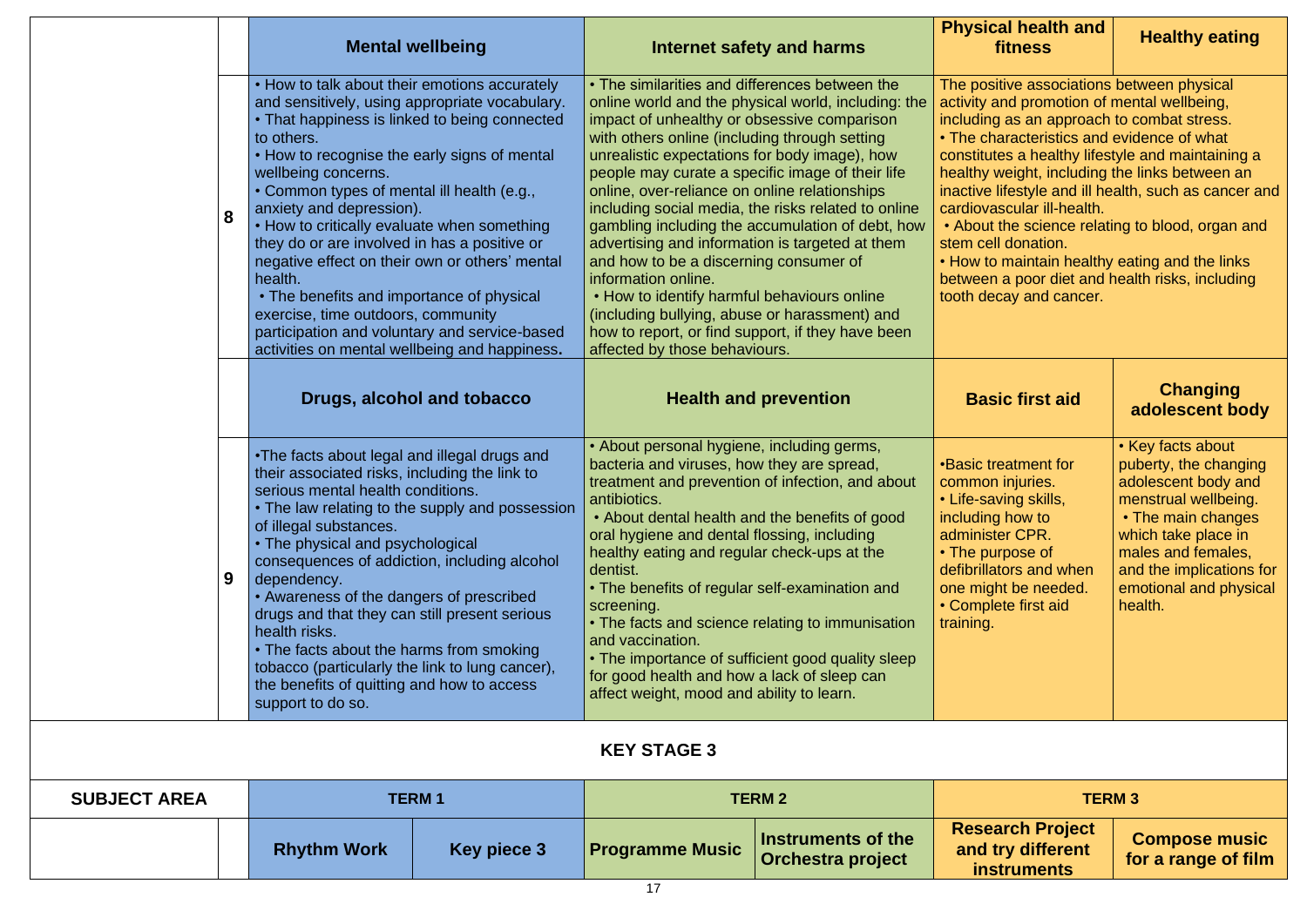|              |                                                                                                                                                                                                                                                                                                                                                                                                                                                  |                                                                                                                                                                                                                                                                                          |                                                                                                                                                                                                                                                                                                                                                                                                                                                         |                                                                                                                                                                                                                                                                       |                                                                                                                                                                                                                                                                                          | genre – visual<br>inspiration given.                                                                                                                                                                                                                                                                                                                                                                                 |
|--------------|--------------------------------------------------------------------------------------------------------------------------------------------------------------------------------------------------------------------------------------------------------------------------------------------------------------------------------------------------------------------------------------------------------------------------------------------------|------------------------------------------------------------------------------------------------------------------------------------------------------------------------------------------------------------------------------------------------------------------------------------------|---------------------------------------------------------------------------------------------------------------------------------------------------------------------------------------------------------------------------------------------------------------------------------------------------------------------------------------------------------------------------------------------------------------------------------------------------------|-----------------------------------------------------------------------------------------------------------------------------------------------------------------------------------------------------------------------------------------------------------------------|------------------------------------------------------------------------------------------------------------------------------------------------------------------------------------------------------------------------------------------------------------------------------------------|----------------------------------------------------------------------------------------------------------------------------------------------------------------------------------------------------------------------------------------------------------------------------------------------------------------------------------------------------------------------------------------------------------------------|
| <b>MUSIC</b> | <b>Rhythm</b> games<br>Introduction of key<br>words.<br>-Development of<br>performance skills -<br>focussing on<br>accuracy, fluency and<br>playing in time with a<br>beat.<br>Key piece 1:<br><b>Performance:</b><br>Selecting appropriate<br>pieces, practising<br>them and performing<br>to the class.<br>pentatonic<br>composition work.<br><b>Listen to Pentatonic</b><br>pieces.<br><b>How does Music</b><br>create a scary<br>atmosphere? | <b>Catchy Tunes.</b><br>Understanding the key<br>features of a Catchy<br>Tune, be<br>able to recognise one.<br>Compose a catchy<br>tune and perform.<br><b>Seasonal Music -</b><br>Practise and perform<br>important Seasonal<br>music<br>Key piece 4:<br>Composition:<br>Christmas Rap. | (Music from the<br>Romantic Era).<br>• Carnival of the<br><b>Animals by Saint</b><br>Saens.<br>• Pictures at a<br>Museum by<br>Mussorgsky.<br>• The Sorcerer's<br><b>Apprentice by Dukas.</b><br>Key piece 1:<br>Composition:<br>Introduction on how to<br>'paint the picture' of an<br>animal through Music.<br>Key piece 2:<br>Composition:<br>Responding to an<br>image using a variety<br>of musical skills to<br>create a suitable<br>composition. | <b>Watch David Garret -</b><br><b>Pirates of the Caribbean</b><br>performance, Orchestral<br>covers of pop songs -<br>Grenade, Bruno Mars.<br>Copland - Fanfare for<br>the Common Man,<br><b>Appalachian Spring</b>                                                   | <b>Key piece 3: Mood</b><br>composition focussing<br>on instrument choice,<br>pitch, tempo, dynamics.<br><b>Music and Film/ Media</b><br>Listen to and discuss<br>music by John Williams<br>etc.                                                                                         | Key piece 1:<br><b>Composition and</b><br>performance of a piece<br>based on a Movie-<br>responding to an image<br>using a variety of<br>musical skills to create<br>a suitable composition.<br>Research of their<br>favourite musical<br>performer/band.<br><b>Key piece 2: Written</b><br>piece of work based<br>upon research task<br>alongside a<br>performance of a piece<br>by their favourite<br>artist/band. |
|              | <b>What is a Remix?</b>                                                                                                                                                                                                                                                                                                                                                                                                                          | <b>Ringtones/Season</b><br>al Music                                                                                                                                                                                                                                                      | <b>Revisit Ringtones</b>                                                                                                                                                                                                                                                                                                                                                                                                                                | <b>Chords</b>                                                                                                                                                                                                                                                         | <b>Form and Structure</b><br>in Music                                                                                                                                                                                                                                                    | <b>Careers in Music -</b><br><b>Journalism</b>                                                                                                                                                                                                                                                                                                                                                                       |
|              | Bucket drumming.<br>Key piece 1:<br>Performance and<br>remix skills (Pitch<br>based activity) $-$<br>create a remix of<br>Pachelbel's Canon.<br>Remix pop songs.<br>Key piece 2:<br>Performance and<br>remix skills based on<br>popular songs (can<br>also be rhythm-based<br>activity)                                                                                                                                                          | <b>Ringtones -discuss</b><br>qualities/<br>characteristics/<br>remixes.<br>Key piece 3:<br><b>Composition Creation</b><br>of Music for a new<br>phone.<br><b>How does Music</b><br>work within a horror<br>film? How can Music<br>manipulate emotions<br>and reactions?                  | <b>Revisit Ringtones and</b><br>understanding their<br>musical characteristics.<br>Compare and contrast<br>different companies/<br>ringtone qualities.<br>Listen to Apple<br>ringtones and remixes<br>and discuss key<br>features.                                                                                                                                                                                                                      | Key piece 2:<br><b>Performance Learn to</b><br>play a popular piece of<br>music with accuracy,<br>fluency and a sense of<br>style.<br><b>Developing</b><br>understanding of<br>chords.<br>Listen to examples of<br>pieces that are<br>homophonic, and chord<br>based. | Form and Structure in<br>Music - Ternary form.<br><b>Rondo Form Theme</b><br>and Variation Ostinato<br>Key piece 1:<br><b>Composition and</b><br>performance of a piece<br>in Ternary form.<br><b>Key piece 2:</b><br><b>Composition and</b><br>performance of a piece<br>in Rondo Form. | <b>Research and present</b><br>work based on a<br>decade of Music.<br>Key piece 3:<br>Presentation of a<br>written piece based on<br>Music from a selected<br>decade alongside a<br>performance of a piece<br>from their chosen<br>decade.                                                                                                                                                                           |
|              | <b>The Blues</b>                                                                                                                                                                                                                                                                                                                                                                                                                                 | <b>Music in the Media</b>                                                                                                                                                                                                                                                                | <b>Revisit</b><br><b>composition work</b>                                                                                                                                                                                                                                                                                                                                                                                                               | <b>Chord song project:</b>                                                                                                                                                                                                                                            | <b>Brit Awards</b>                                                                                                                                                                                                                                                                       | <b>Revisit Reggae</b><br>topic                                                                                                                                                                                                                                                                                                                                                                                       |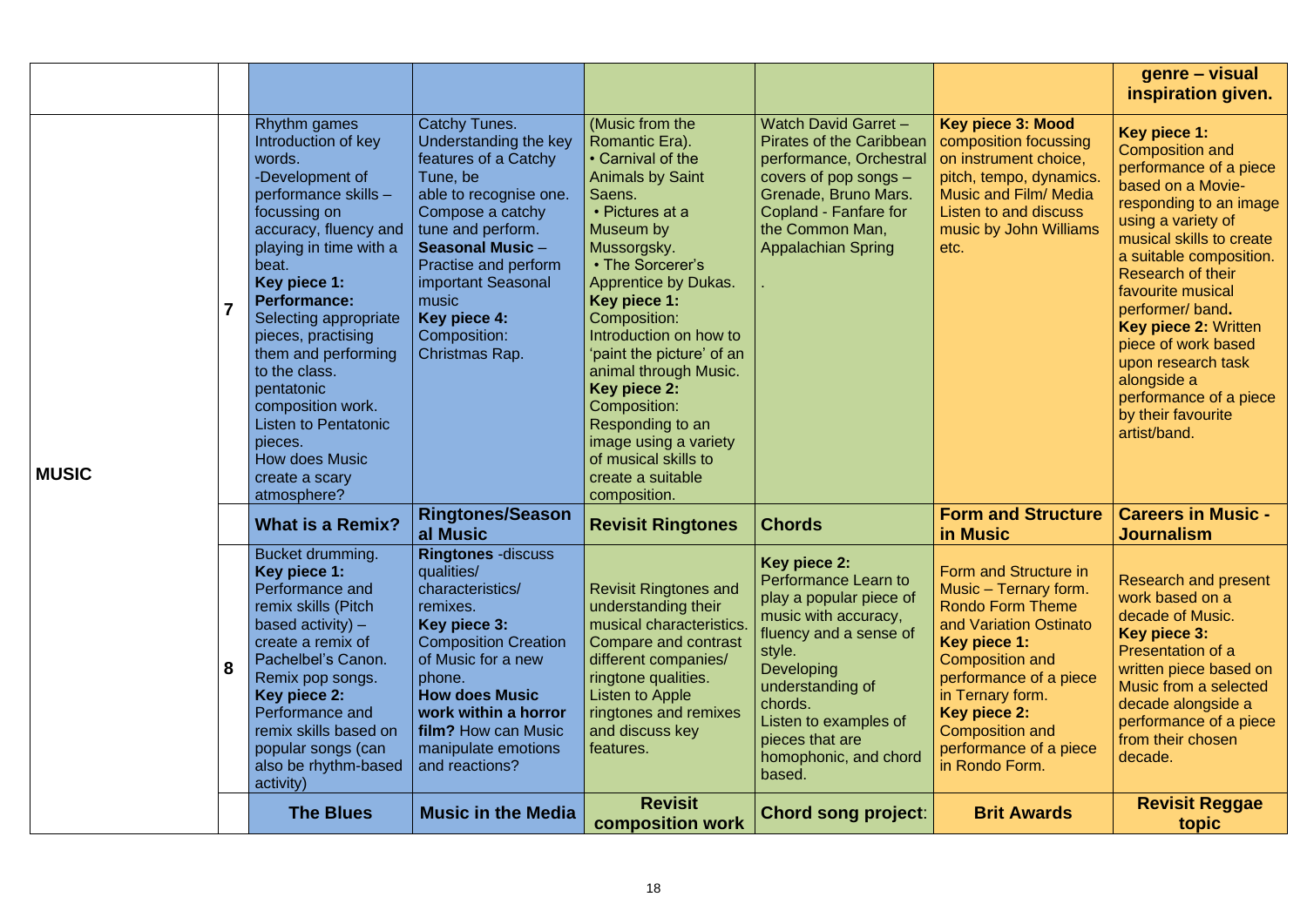- 
- 
- 
- 
- -Food & drink ordering in a restaurant
	- $\mathsf{mas}$

|                                           | 9              | Listen to examples<br>from BB King, Muddy<br><b>Waters etc</b><br><b>Instrumentation Call</b><br>and Response 12 Bar<br><b>Blues Improvisation</b><br><b>Blues scale Solo</b><br>performance<br><b>Ensemble</b><br>performance Class<br>Band.<br>Rhythm work.<br>Key piece 1:<br>Performance:<br>Mastering a<br>performance of 'The<br><b>Creepy Blues</b><br>Key piece 2:<br>Performance and<br>Improvisation | Cartoons, films. Listen<br>to examples e.g., Tom<br>and Jerry, Lion King<br>etc.<br>Create their own piece<br>for a scene in a movie.<br>Key piece 2:<br>Composition – create<br>music for a story/<br>scene from a film or<br>cartoon. | <b>Compare with the Blue</b><br>Man Group and<br>nonprofessional<br>percussive<br>performance groups.<br>Discuss key features.<br>Develop rhythmical<br>and percussive skills<br>using specified<br>techniques.<br>Key piece 1:<br><b>Composition: compose</b><br>an original Stomp style<br>piece incorporating<br>specified musical<br>characteristics.<br>Key stage 3 | Watch and discuss the<br>performance by Axis of<br>Awesome. Revise what<br>a chord is and how they<br>are created.<br>Key piece 2:<br>performance and<br>arrangement.<br>Performance of a 4-<br>chord repeating pattern<br>with an arrangement of<br>songs layered over $-$ in<br>the style of Axis of<br>Awesome.<br>Development of<br>performance skills using<br>appropriate equipment -<br>keyboard, voice,<br>ukulele, drum-kit, guitar.<br>Key piece 3: perform | <b>Brit Awards - Music</b><br><b>Critic role. Develop</b><br>performance skills<br>based on the Brit<br>Awards.<br>Key piece 1: Listening<br>and presentation of<br>research and review.<br><b>Key piece 2:</b><br>Performance of a piece<br>from the Brit Awards -<br>solo or ensemble. | Key<br>liste<br>per<br>with<br><b>Dev</b><br>bea<br>Key<br>jour<br>pop<br>and<br>pre:<br>a d<br>per<br>mu:<br>cho |
|-------------------------------------------|----------------|----------------------------------------------------------------------------------------------------------------------------------------------------------------------------------------------------------------------------------------------------------------------------------------------------------------------------------------------------------------------------------------------------------------|-----------------------------------------------------------------------------------------------------------------------------------------------------------------------------------------------------------------------------------------|--------------------------------------------------------------------------------------------------------------------------------------------------------------------------------------------------------------------------------------------------------------------------------------------------------------------------------------------------------------------------|-----------------------------------------------------------------------------------------------------------------------------------------------------------------------------------------------------------------------------------------------------------------------------------------------------------------------------------------------------------------------------------------------------------------------------------------------------------------------|------------------------------------------------------------------------------------------------------------------------------------------------------------------------------------------------------------------------------------------------------------------------------------------|-------------------------------------------------------------------------------------------------------------------|
|                                           |                |                                                                                                                                                                                                                                                                                                                                                                                                                | <b>TERM1</b>                                                                                                                                                                                                                            | <b>TERM3</b><br><b>TERM 2</b>                                                                                                                                                                                                                                                                                                                                            |                                                                                                                                                                                                                                                                                                                                                                                                                                                                       |                                                                                                                                                                                                                                                                                          |                                                                                                                   |
|                                           |                |                                                                                                                                                                                                                                                                                                                                                                                                                | <b>French</b>                                                                                                                                                                                                                           | <b>Spanish</b>                                                                                                                                                                                                                                                                                                                                                           | <b>German</b>                                                                                                                                                                                                                                                                                                                                                                                                                                                         |                                                                                                                                                                                                                                                                                          |                                                                                                                   |
|                                           | $\overline{7}$ | -Greetings<br><b>Festivals</b><br>-Families<br>-Weather<br>-Food & drink – ordering in a restaurant<br>-Christmas                                                                                                                                                                                                                                                                                              |                                                                                                                                                                                                                                         | -Greetings<br>-Festivals<br>-Families<br>-Weather<br>-Food & drink – ordering in a restaurant<br>-Christmas                                                                                                                                                                                                                                                              |                                                                                                                                                                                                                                                                                                                                                                                                                                                                       | -Greetings<br>-Festivals<br>-Families<br>-Weather<br>-Food & drink – ordering in a r<br>-Christmas                                                                                                                                                                                       |                                                                                                                   |
| <b>MODERN FOREIGN</b><br><b>LANGUAGES</b> | 8              | -My house<br>-Places in town<br>-Directions<br>-Sports                                                                                                                                                                                                                                                                                                                                                         |                                                                                                                                                                                                                                         | -My house<br>-Places in town<br>-Directions<br>-Sports<br>-Hobbies                                                                                                                                                                                                                                                                                                       |                                                                                                                                                                                                                                                                                                                                                                                                                                                                       | -My house<br>-Places in town<br>-Directions<br>-Sports<br>-Hobbies                                                                                                                                                                                                                       |                                                                                                                   |
|                                           | 9              | -Hobbies<br>-Verbs<br>-Adjectives<br>-Past and present tense<br>-Connectors and conjunctions                                                                                                                                                                                                                                                                                                                   |                                                                                                                                                                                                                                         | -Verbs<br>-Adjectives<br>-Past and present tense<br>-Connectors and conjunctions                                                                                                                                                                                                                                                                                         |                                                                                                                                                                                                                                                                                                                                                                                                                                                                       | -Verbs<br>-Adjectives<br>-Past and present tense<br>-Connectors and conjunctions                                                                                                                                                                                                         |                                                                                                                   |

| <b>Brit Awards – Music</b><br><b>Critic role. Develop</b><br>performance skills<br>based on the Brit<br>Awards.<br>Key piece 1: Listening<br>and presentation of<br>research and review.<br><b>Key piece 2:</b><br>Performance of a piece<br>from the Brit Awards -<br>solo or ensemble. | Key characteristics,<br>listening skills, develop<br>performance skills<br>within Reggae.<br>Develop playing off<br>beat rhythms.<br>Key piece 3: Research<br>journalism on current<br>popular music festivals<br>and written<br>presentation alongside<br>a developing a<br>performance piece for a |
|------------------------------------------------------------------------------------------------------------------------------------------------------------------------------------------------------------------------------------------------------------------------------------------|------------------------------------------------------------------------------------------------------------------------------------------------------------------------------------------------------------------------------------------------------------------------------------------------------|
|                                                                                                                                                                                                                                                                                          | music festival of their<br>choice.                                                                                                                                                                                                                                                                   |
|                                                                                                                                                                                                                                                                                          |                                                                                                                                                                                                                                                                                                      |